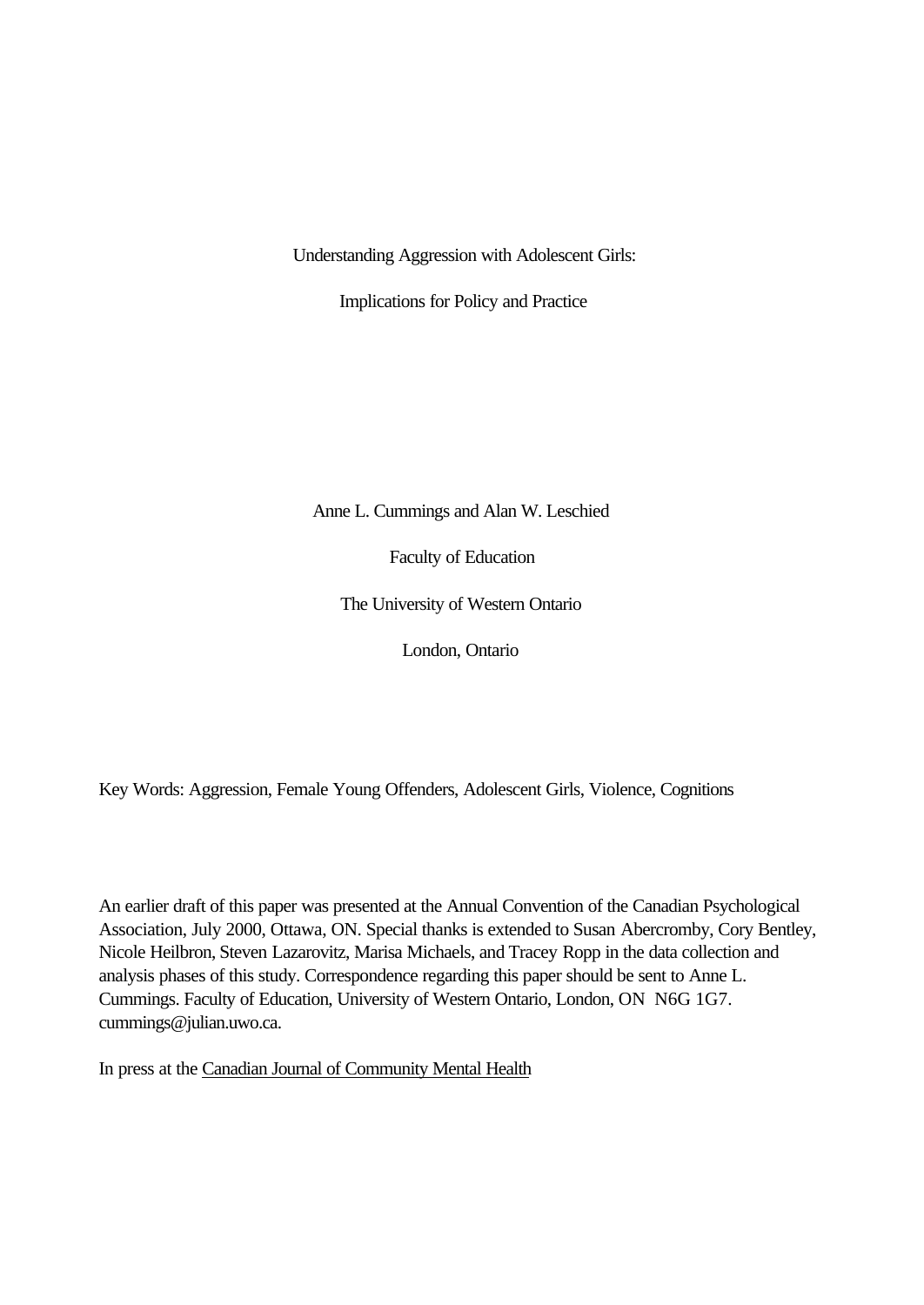#### **Abstract**

Seventy at-risk, adolescent girls in seven residential facilities were interviewed over a 12-month period. The girls were asked questions regarding experiences, thoughts, and feelings about physical and verbal fights with friends and parents. Results showed that many of these girls reported different reasons for starting and escalating verbal and physical fights, they had more negative feelings for verbal fights than for physical fights, and had similar thought processes during both kinds of fights. More girls acknowledged responsibility for starting fights with parents than they did with peers. Implications of the results for treatment of female young offenders and the development of public policy are discussed.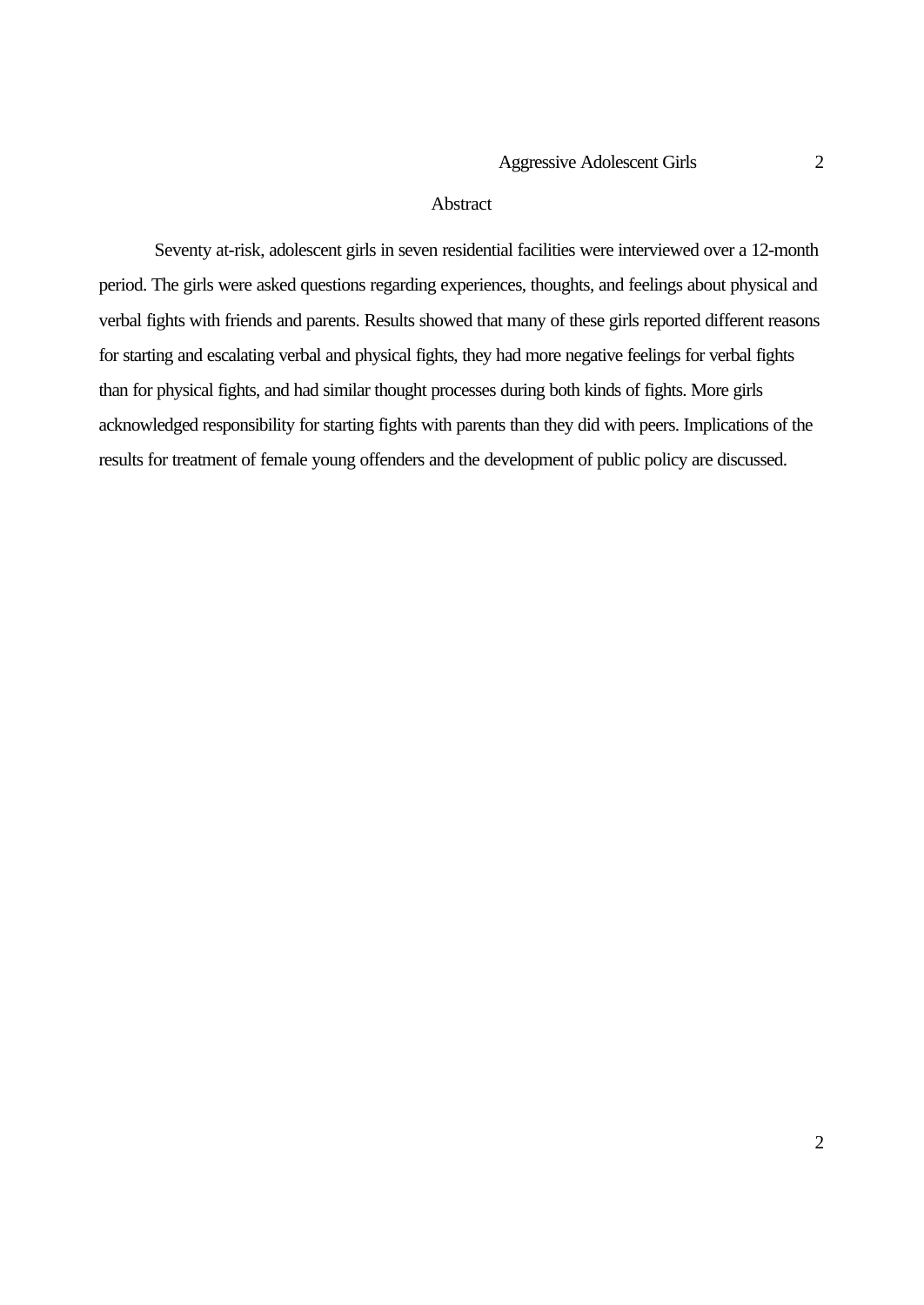## UNDERSTANDING AGGRESSION WITH ADOLESCENT GIRLS: IMPLICATIONS FOR POLICY AND PRACTICE

*Overview*. The Young Offenders Act is yet again poised for substantial revisions. While the context for change this time is similar to previous revisions including the on-going debate about whether the juvenile justice system is Atough enough,@ the one new ingredient is the concern for the escalating rate of adolescent girls being charged for violent offenses (Leschied, Cummings, Van Brunschot, Cunningham, & Saunders, in press). Although Dell and Boe (1997) indicated that there was no noticeable trend in violence statistics for adolescent girls, the data released by Statistics Canada in 1999 show a decrease for adolescent girls for all criminal charges, but an *increase* for violent charges for 1994-1998. However, boys commit three times as many violent crimes as girls. Some authors (Chesney-Lind & Shelden; Chesney-Lind & Brown, 1999; Horowitz & Pottieger, 1991; Reitsma-Street, 1999) view this increase in charges for girls as resulting from bias in the youth justice process at both the arrest and adjudication stages with girls being arrested and charged for more minor offences than boys.

Whatever the causes for the charges for violent crime, it is necessary to address the needs of the increased number of girls in the justice system. In a recent release from the Department of Justice (2000), *AA Strategy for the Renewal of Youth Justice,@* numerous specific concerns for Canadian youth justice were expressed including the need to ensure equity, fairness, and effectiveness for all young people. Regarding female young offenders the discussion paper suggested:

Because few young females are convicted of personal injury or significant property offences, few specialized programs have been developed for them *although* many young female offenders require programs to deal with prior sexual abuse and health related issues. (p. 4)

While also acknowledging the increasing rate of charges for violence amongst young women, this discussion paper identified the need to direct greater research efforts towards female young offenders. However, although the need to develop and coordinate appropriate services for adolescent girls is a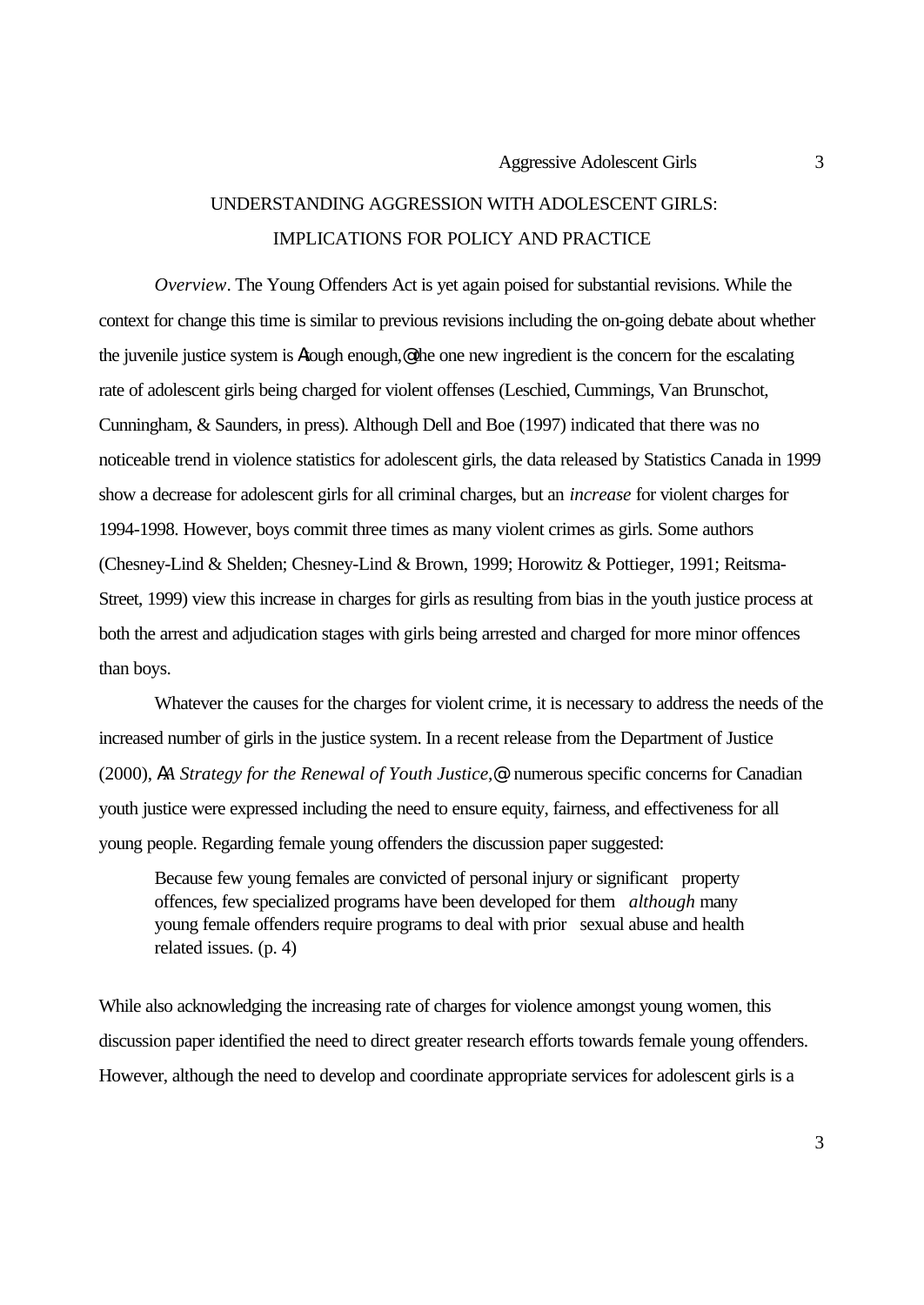priority, the paucity of research to inform and direct efforts in this area is troubling. In contrast, in the United States the *Office for Juvenile Justice and Delinquency Prevention* (OJJDP) has acknowledged the absence of gender-sensitive information for programming and has initiated the generation of information about female young offenders as a basis for the development of appropriate policy and practice through numerous discussion papers with provocative titles such as: AWhat About Girls@ (1998); AWhy are Girls' Needs Different?@ (1998); and ANational Efforts to Address the Needs of the Adolescent Female Offender@ (1999). Canada=s own National Crime Prevention Center in identifying the lack of knowledge in this area, has identified research on safety and girls involved in crime as a national priority (1999).

The current study is a step in developing an empirical basis for understanding aggression within a group of high-risk adolescent girls who reside in the residential and young offender system in one large Southwestern Ontario community. For the purposes of the study, violence is defined as physical aggression. Aggression is the broader term that includes physical, verbal, relational, and indirect forms. The term, fight, is used for conflicts that use either physical or verbal aggression.

*Aggression and Adolescent Girls*. Recently, Leschied, Cummings, Van Brunschot, Cunningham, and Saunders (2000) reviewed 46 research studies, published between 1991-1999, which contained data on aggression in adolescent girls. They made several conclusions from their review of these studies. Aggression by adolescent girls is not a unitary construct: it can be both physical and relational. However, adolescent girls appear to use verbal, indirect, or relational aggression (such as gossiping, arguing, name calling) more than physical aggression, especially when compared to boys (Bjorkqvist, Lagerspetz, & Kaukianen, 1992; Owens & MacMullin, 1995; Pakaslahti & Keltikangas-Jarvinen, 1998). These studies from Finland and Australia were the only studies to investigate relational aggression. One qualitative Canadian study (Artz, 1998) of six physically aggressive girls, though, did address the relational aspect of their physical fights. These girls reported that they Astaged@ their fights with other girls for the benefit of an audience of boys to improve their status with the boys. As well, the female victim was chosen because she needed to be taught a lesson for acting too cocky, going after the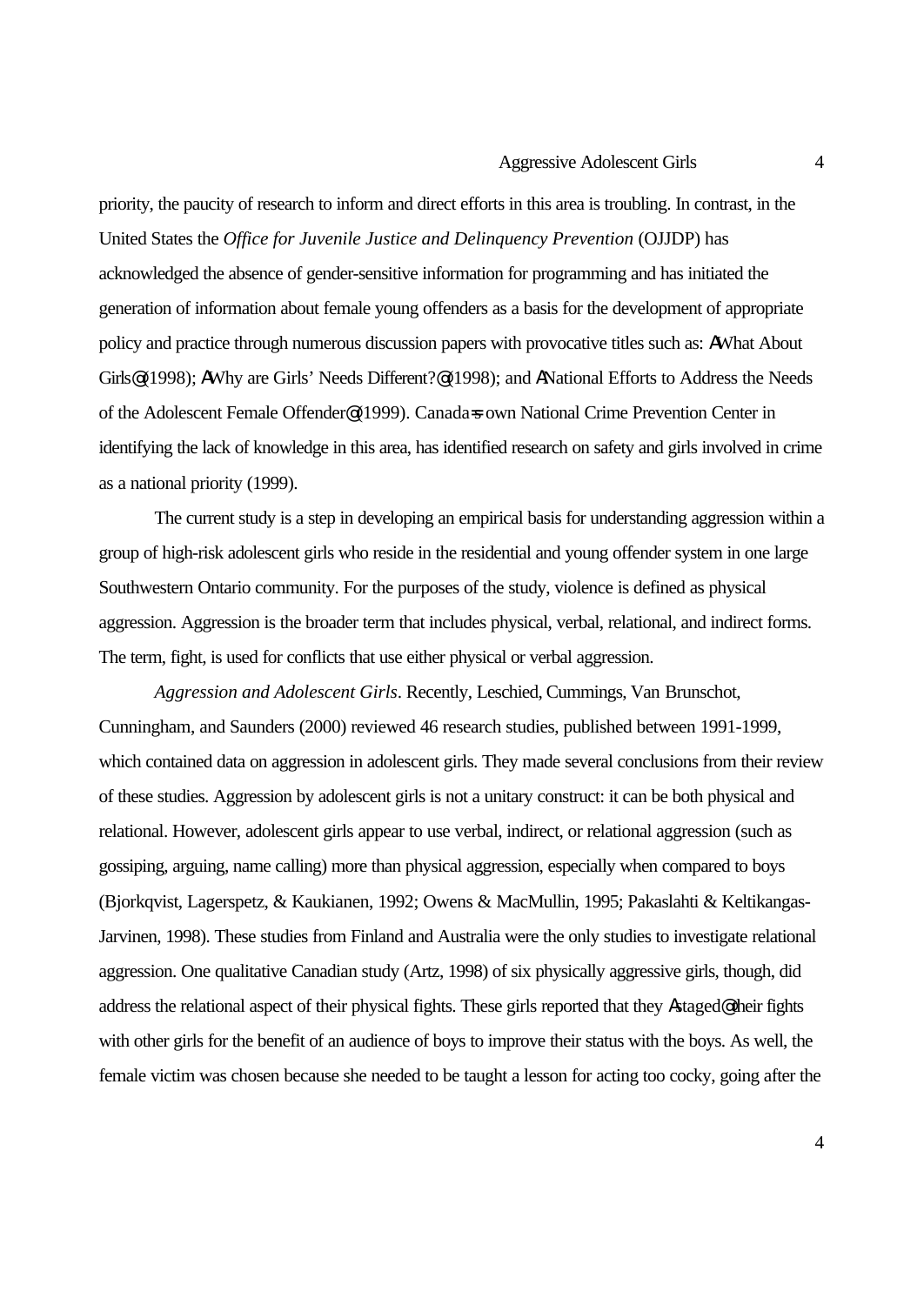aggressor=s boyfriend, or being perceived as a Aslut.@ Much more information is needed about both verbal and physical aggression in adolescent girls to determine if the reasons given for fights by these six girls are representative of larger samples.

Similarly, very few studies (7) addressed cognitions related to aggression in adolescent girls. Of these studies, the strongest association was found for empathy and perspective taking being related to suppression of aggression (Chase, Treboux, O'Leary, & Strassberg, 1998). However, we need to know what girls are thinking while they are being aggressive because it may be possible to intervene at the level of cognitions. Do their thoughts differ for physical aggression compared to verbal aggression? What specific thoughts help them to suppress aggression?

Family variables have also been associated with aggression in adolescent girls. Such things as parental aggression (Bjorkqvist & Osterman, 1992), negative communication styles by parents (Heaven 1994; Pakaslahti, Spoof, Asplum-Peltola, Keitikangas-Jarvinen, 1998), parental rejection (Viemero, 1996), and low parental support (Saner & Ellickson, 1996) were all related to aggression in adolescent girls. The results from research relating childhood neglect/abuse and aggression were mixed, with two studies (Langhinrichsen-Rohling & Neidig, 1995; Watts & Ellis, 1996) reporting a significant relationship between the two variables, and two studies (Jasper, Smith, & Bailey, 1998; Wekerle & Wolfe, 1998) reporting no significant relationship. There are many other aspects of families, however, that need to be understood in relation to aggression by adolescent girls. For example, are patterns for girls= fights with parents similar to fights with their peers? Do the precipitating factors differ for fights with parents compared to fights with peers?

One of the problems with research on aggression in adolescent girls is that the majority of data comes from samples of both males and females. Thus, there is the potential for aggression in these studies to be conceptualized and assessed in ways that are more appropriate for males. For example, Henning-Stout (1998) performed an item analysis of currently used standardized measures and found that the majority of items did not reflect the experiences and behaviours that the social-psychological literature (e.g., Brown & Gilligan, 1992; Way, 1995) describe as being salient for adolescent girls, such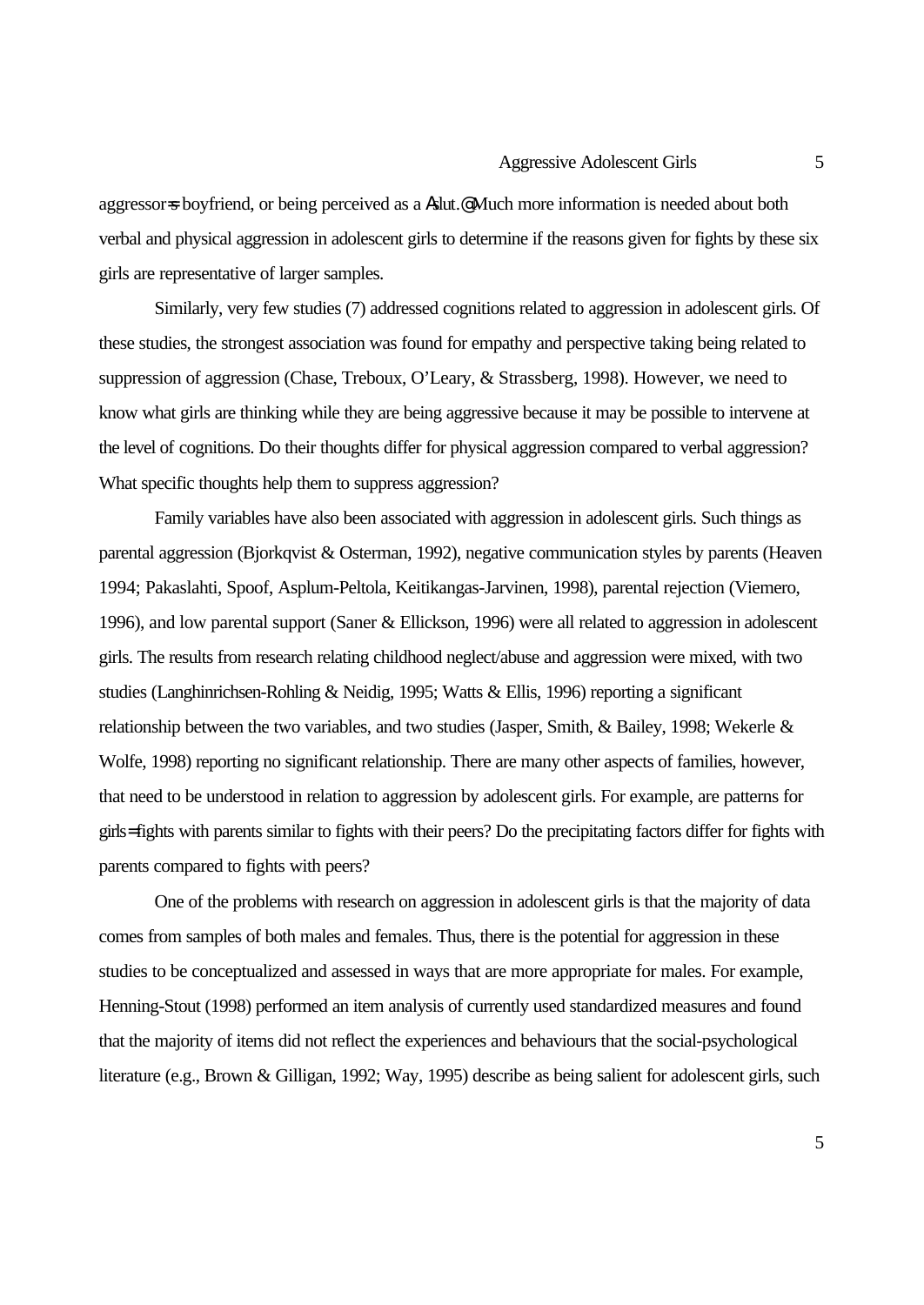as relationship issues. Because there are no standardized measures of relational aggression, the few studies that investigated it, assessed it by using single-item, peer-nominations of classmates who exhibited relational aggression. However, single items do not have the stability of standardized measures.

 For these reasons, the methodology chosen for the current study was qualitative. Qualitative research is appropriate for understanding a phenomenon in depth. Much of the previous research on aggression in girls has focussed on the correlates of aggression or on differences between males and females. This type of research does not provide information about the Awhy@ of the aggression, about the accompanying thought patterns of the perpetrators, or about nuances that differentiate physical from verbal aggression. Qualitative methods are ideal for these types of issues. One Canadian qualitative study on violent adolescent girls (Artz, 1998) which provided a helpful beginning point for the current study used only six girls with intensive interviews over time of them and others in their lives. The current study was designed to improve on the Artz (1998) study by using a larger sample of 70 girls.

The conceptual framework for the study was systemic. Hawkins (1998) asserts that to understand aggression it is not enough to examine only individual factors because "violent behavior is the result of the interaction of contextual, individual and situational factors" (p. 146). In accord with this belief, the current study examined the perceptions of the individual girls, as well as the contextual and situational factors of their conflicts within significant relationships with peers and their conflicts with parents. More specifically, the study addressed the following research questions in a sample of at-risk adolescent girls: (a) what are the differences between verbal and physical fights with peers with respect to causes, thoughts and feelings during the fight, escalators, and location? (b) what factors prevent girls from engaging in fights with peers? and (c) what are the causes and patterns of fights with parents? The last goal of examining fights with parents was included in the study to determine if fighting patterns were similar within families and with friends. At-risk adolescent girls were chosen for the sample because it was believed that they were more likely to have had experiences with aggression than a more general sample of girls.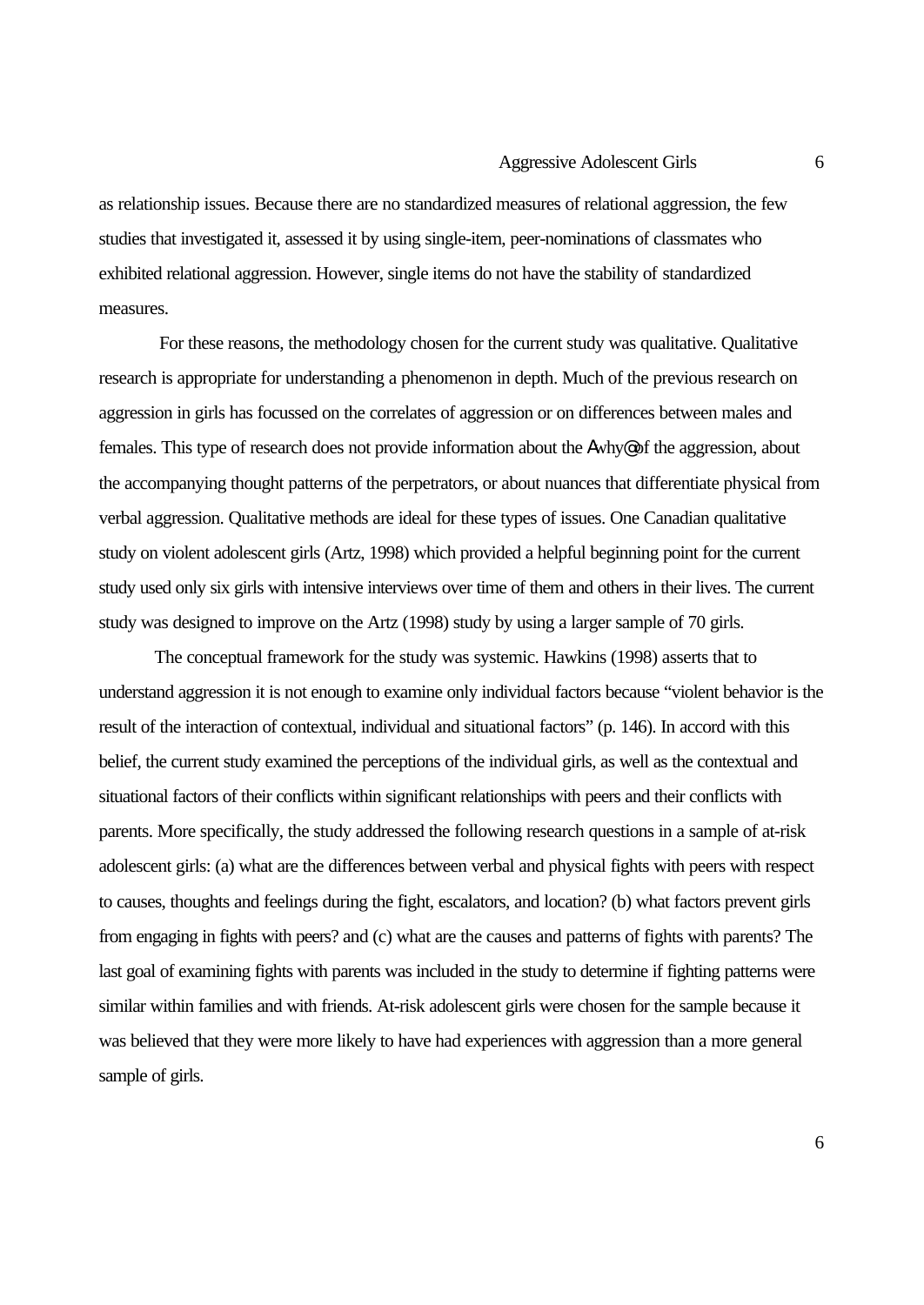#### Method

#### *Participants*

The participants were 70 volunteer adolescent girls, aged 12-19 years, ( $M = 15.6$ ) from seven residential facilities (custody and group homes) in Southwestern Ontario. The majority were Euro-Canadian (56), with 14 ethnic minority girls (e.g., First Nations, African-Canadian, Arabic). Reasons for referral to the facilities included court-ordered (custody) and pregnancy, family breakdown, order to reside for the group homes. The girls were referred to the research project by agency staff and there were no exclusion criteria. Fifty girls had previous criminal charges (e.g., assault, theft, failure to comply) with the first charge occurring at a mean age of 13.5, and 63 had friends who had at least one criminal charge. Only 24 girls had an assault charge. They reported many disruptions in their lives, such as attending a large number of schools (range 3-40,  $M = 7.89$ ), moving many times ( $M = 9.7$ ), suspensions from school ( $M = 3.65$ ), family disruption (61 had parental separation, 42 had introduction of a stepparent, 39 left home, 7 had death of parent), and 51 (73%) had a history of some type of abuse (physical, sexual, emotional, and/or witnessing parental abuse). *The Interview*

# A 40-item, structured interview format was developed by the research team based on variables that have been found to be associated with aggression in adolescent girls in previous research. This interview format was pilot tested with a small sample of girls. Wording was adjusted and some new questions were added before the interview was used with the total sample. Some questions were short answer format (yes or no) such as, AHave any of your friends been in trouble with the law?@ Some probes elicited longer answers such as, APick the worst physical fight you were in and tell me what started it.@ The four sections of the interview dealt with Peers and Friends, Physical and Verbal Fights, Family, and School. The questions were read to the adolescent girls by a research assistant who then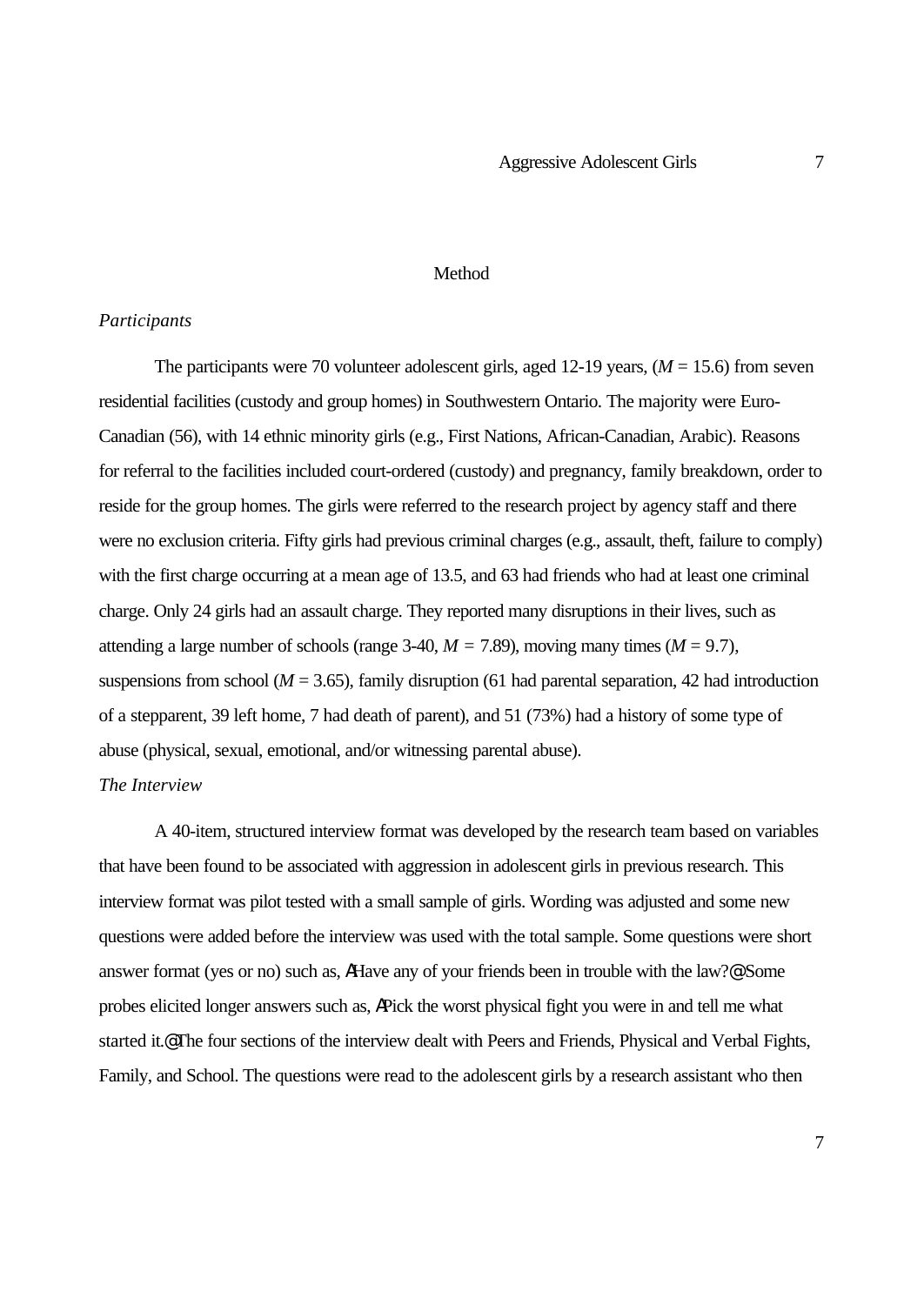recorded their answers manually. Categories were developed for answers to all of the qualitative questions by the first author and one of the research assistants. All of the answers were then coded by two research assistants into 3-5 categories for each question. Interrater agreement for the coding of answers ranged from 75-89% with disagreements in coding being resolved through consensus discussion. Response categories in the Results section are presented in order of frequency with the highest occurring category first and the lowest occurring category last.

#### *Procedure*

The participants were interviewed individually at the residential facilities by four female counselling graduate research assistants from Spring 1999 to Spring 2000. Research assistants went to the facilities several times a month and scheduled appointments with new residents who volunteered for the study. Using a standardized interview protocol of 40 questions, interviews lasted approximately one hour. The interviewers recorded the participants= answers on the standardized questionnaire. The research team of two counselling professors (two authors) and four interviewers met regularly to ensure standardization in the recording of interview data.

#### Results

#### *Physical Aggression with Peers*

Participants were first asked how they would describe violence so that their answers to other questions could be viewed in the context of how *they* defined violence. Less than half of the girls described violence as only physical contact. In contrast, about half of the sample viewed violence as including other elements such as emotional, mental, or verbal violence, threatening, hurting, uncontrollable anger, putdowns, destruction of property, screaming, or swearing. When asked if it was okay for girls to use violence, the majority said no. The girls were then asked *when* it was okay to use violence and one third still said never, while another third said it was okay in self-defence. A smaller group gave other situations when it was okay to use violence, such as when they were angry, to revenge a friend getting beaten, or because someone slept with their boyfriend. These findings are summarized in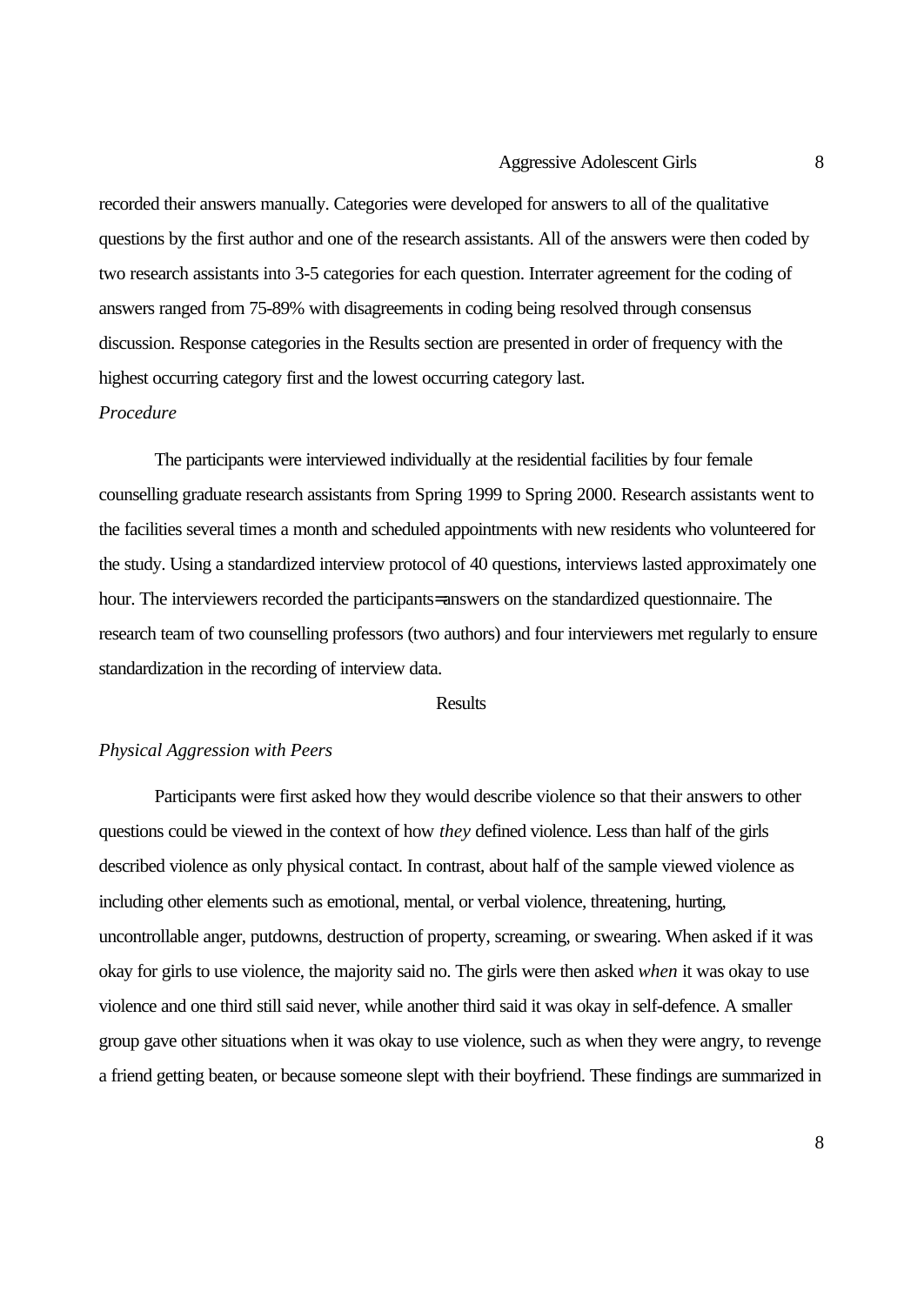Table 1.

#### Insert Table 1 about here

\_\_\_\_\_\_\_\_\_\_\_\_\_\_\_\_\_\_\_\_

\_\_\_\_\_\_\_\_\_\_\_\_\_\_\_\_\_\_\_\_

Fifty-three of the participants had been in at least one physical fight. About half of the girls reported that their fights occurred with other girls on a weekly or monthly basis and for about half the fights occurred yearly or less. They stated that these fights took place at school, at home, or at a variety of different places. When asked to describe what started their worst fight, all of the girls cited the behaviour of the other person. Half of the girls described physical action from another person such as, Ashoving their butt in my face,@and Aa girl punched me out.@ For other girls, the fight started because of verbal reasons: e.g., being teased about their past, being called names (e.g., slut, dyke), being humiliated, or sticking up for someone else. Finally, another girl cheating with their boyfriend was the cause of the fight for four girls.

Feelings and thoughts during the physical fight were also probed. Forty-nine girls answered the question about their feelings during a physical fight and over half of them reported negative feelings of anger, hurt, fear, frustration, being out of control, with a few feeling remorse: Alike shit, I had betrayed my morals and values.@ Other girls felt confused or had mixed feelings: Afelt good while I was doing it, but when I saw her next, I felt bad,@ and Aat the time, I wanted to punch her out. Now, I think it=s stupid.@ Only a few girls reported positive feelings such as, Arelieved to release anger,@ and Aproud of myself, didn t care.@ When asked about thoughts during the fight, many girls were not aware of their thoughts or could not remember their thoughts during the fight: Amy mind was blank,@ and AI didn=t have much time to think about it.@ Those girls who could remember recalled thoughts of wanting to hurt the other person: AI just wanted to kill her,@ Akick her ass, she deserved it.@ A few girls, wondered about stopping the fight: Awho-s going to get hurt, should I stop?@ and AI knew that if I didn  $\pm$  end it, it would get worse.@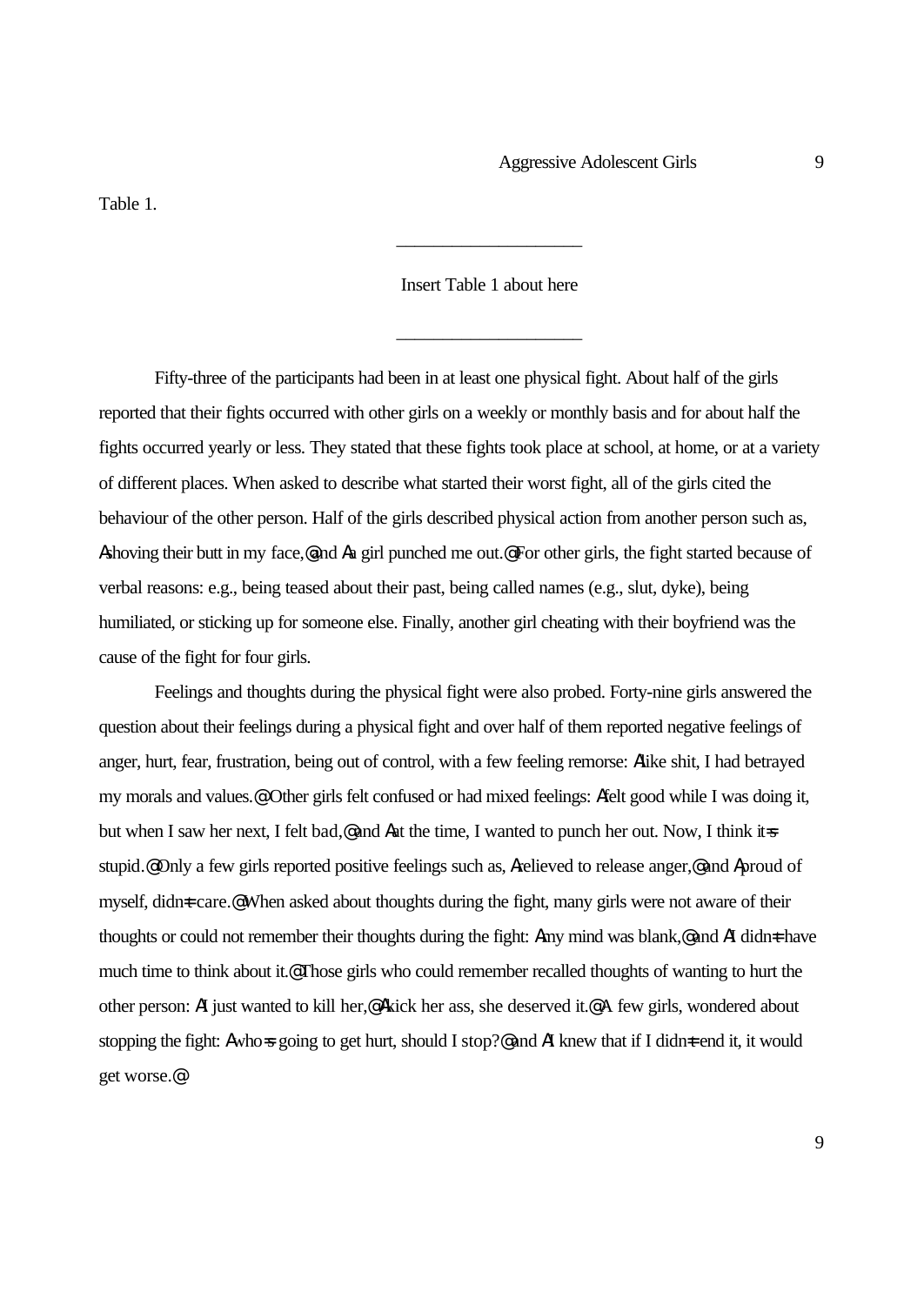The cause of the fight escalating was also attributed to other people by the majority of the girls who answered this question, either because the other person fought back, name called, or because other people got involved: Aher other friend jumped in,@ and Aother kids taunting and counting the blows.@ A quarter of the girls admitted having a part in escalating the fight: AI got more and more angry as I thought about it,@ and Amostly me because I wanted to hurt her.@ *Verbal Aggression with Peers*

Almost all of the girls had been in at least one verbal fight which was more than they reported for physical fights. Half of the girls reported verbal fights occurring daily or weekly and half reported them occurring monthly or yearly. The number of girls who reported their worst verbal fight occurring at school was smaller than for the worst physical fight and more girls reported their worst verbal fight occurring at home than they did for the worst physical fight (some said verbal fights occurred on the telephone). Table 2 has frequencies of categories for these questions.

 $\overline{a}$ 

 $\overline{a}$ 

Insert Table 2 about here

The first two types of reasons given for starting verbal fights were different than the reasons given for physical fights. The most common reason from almost half of the girls was a disagreement: Ajust disagreeing on stuff,@ and Amisunderstandings, he said/she said.@ For others, the reasons described threats to friendships: Astuff that wasn=t true that would break relationships up,@ and Athey do something to make you mad like break secrets, say something behind your back.@ Finally, for some girls the cause was teasing or name calling, the only category to overlap with reasons for physical fights.

More girls reported negative feelings with verbal fighting than with physical fighting. Their negative feelings about verbal fighting included descriptions of being upset, scared, guilty, weird, sad, angry, regret, stupid, useless. A few girls reported positive feelings including: Anot proud, but it=s OK if stuff gets resolved,@ and AI feel better when I can get my word across.@ For some girls, their thoughts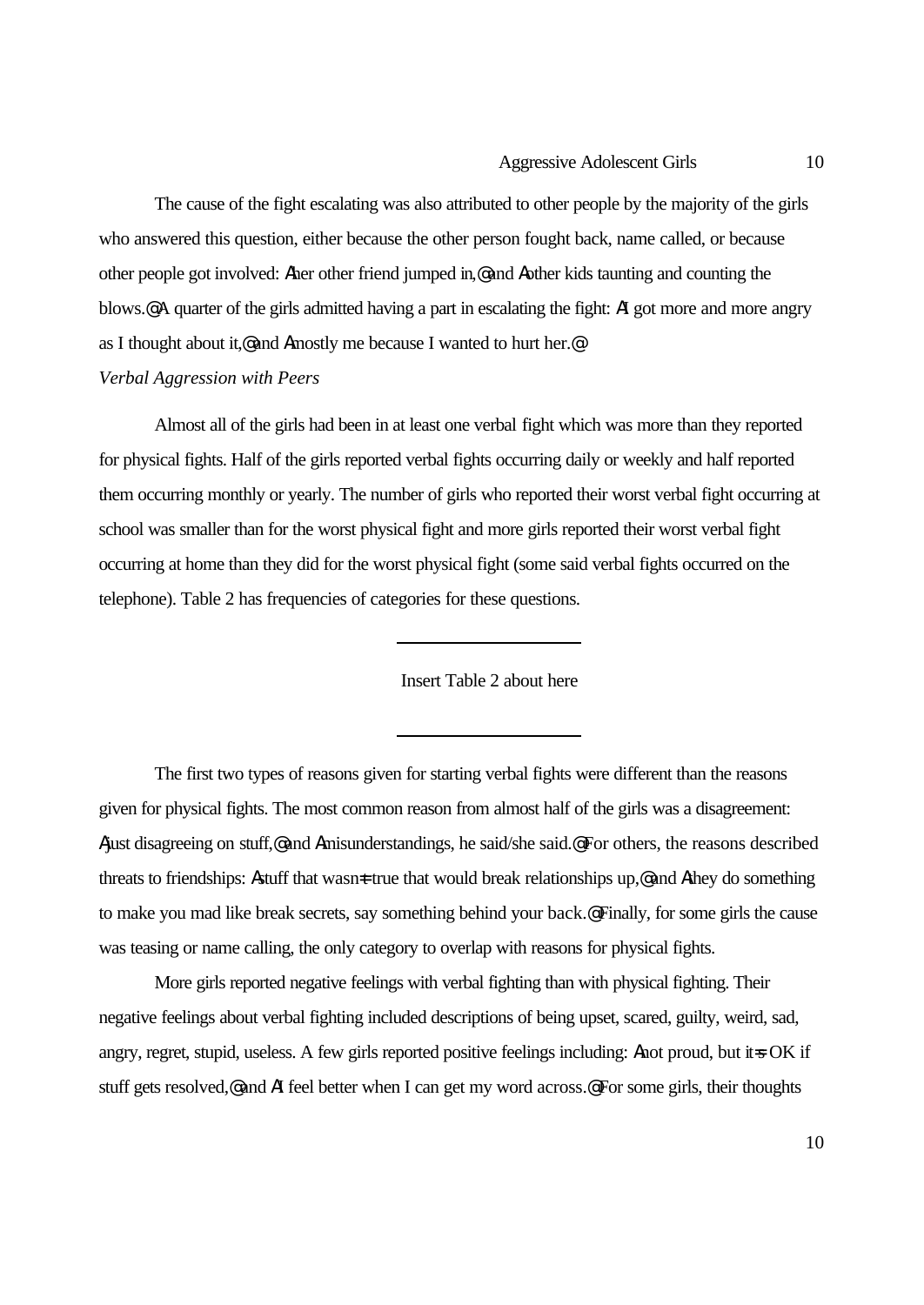during the verbal fight were negative about the other person: Awhat a bitch, I want revenge.@ In contrast, other girls had helpful thoughts such as, Aif it gets out of control, I will just leave.@ However, many girls had no awareness or memory of their thoughts: AI don<sup>t</sup> talk to myself during fights - usually concerned with winning the fight.@ These thought processes were very similar in category and frequency to the thoughts for physical fights.

In contrast to physical fights, few girls used the behaviour of others as the reason for the escalation of verbal fights. When other people were discussed, they included the fighting opponent (Aif they yell and put me down@), as well as bystanders (Aanother opponent jumping into the fight@), and in one case, an adult (Ainterference of staff/parents/workers@). Almost half of the girls acknowledged either actions of both parties (Aif at first I or they don<del>t</del> want to work it out<sup>®</sup>) or their own actions (Ausually my temper@).

Most of the girls had at least one instance of being tempted to fight with peers and reported what stopped them from fighting. Many stopped because of outside intervention (Aa bystander said he=d phone the cops@) or because they did not want the consequences of fighting (AI knew I would get suspended,@ and AI didn=t want to go to jail@). A few girls gave evidence of more proactive reasoning: AI took control and walked away,@ and Abecause I didn  $\pm$  think she was bad and fighting doesn  $\pm$  solve anything.@ A smaller number of girls did not fight because they stated they did not like fighting or did not feel like fighting. In other words, their reasons were based on feelings rather than on a cognitive justification. Only two of the girls stopped themselves because the other person was their friend. *Verbal and Physical Aggression with Parents*

As can be seen from Table 3, when these adolescent girls had arguments with their parents, they most frequently used verbal aggression such as yelling and calling each other names. A smaller number used physical aggression such as throwing things at the parent or away from the parent, hitting their parent, or being hit by their parent. Many of the girls listed using both verbal and physical aggression. Others used avoidance techniques such as going to their room, walking away, or going to someone else=s house. A smaller number used other nonaggressive approaches, often avoidance combined with

11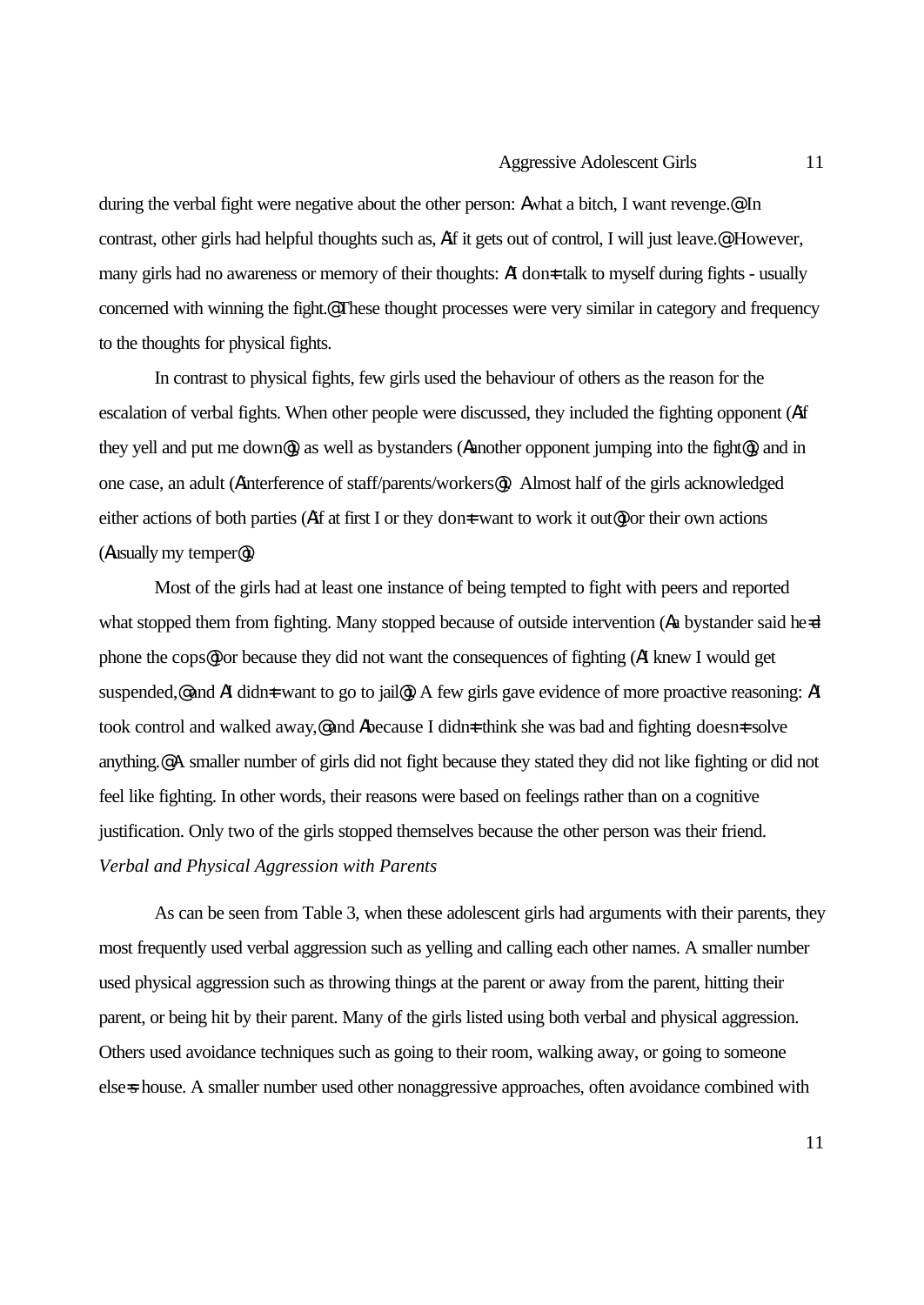talking: Afirst avoid by walking away and then talk about it.@

#### Insert Table 3 about here

 $\overline{a}$ 

In contrast to describing what started physical and verbal fights with peers, when the girls discussed arguments with their parents, the majority of responses described either self behaviour or behaviour from both self and parent as the cause of fights. Self-behaviour responses included things that the adolescent had done to precipitate the fight, such as fighting with a sibling, calling a sibling names, not going to school, not being home enough, staying out too late, coming home stoned, not doing what parents asked of them, or being mouthy. Joint-behaviour responses usually acknowledged that either the parent or adolescent could start the fight: Awhen someone is not listening or bringing up a subject someone didn t like,@ and Anot doing enough chores, when my parents are stressed, when my dad=s sick, when both are stressed.@ Other girls attributed fights to more general phenomenon such as Astupid things,@ or Asomeone=s bad mood.@ Only a few girls blamed the parent for the arguments: Amy mom being drunk and acting stupid, being unreasonable,@ and Amy mom is rude and inconsiderate.@

#### **Discussion**

The adolescent girls living in residential facilities in this study were fairly aggressive with 75% of them participating in at least one physical fight with peers and a third of them fighting on a daily, weekly, or monthly basis. In comparison, in a study of a general high school sample of 114 adolescent girls (Traher & Leschied, 2000), only 12.3% reported being in a physical fight. While the majority of girls in the current study thought that it was not okay for girls to use violence in general, the majority also thought that violence was justified in self-defence or for other reasons. This type of reasoning was evident in that all of their responses about what started their physical fights could be construed as selfdefence by the participant. Similarly, the majority of them believed that other people caused their fights to escalate. This finding is consistent with research by Shields and Whitehall (1994) who found that their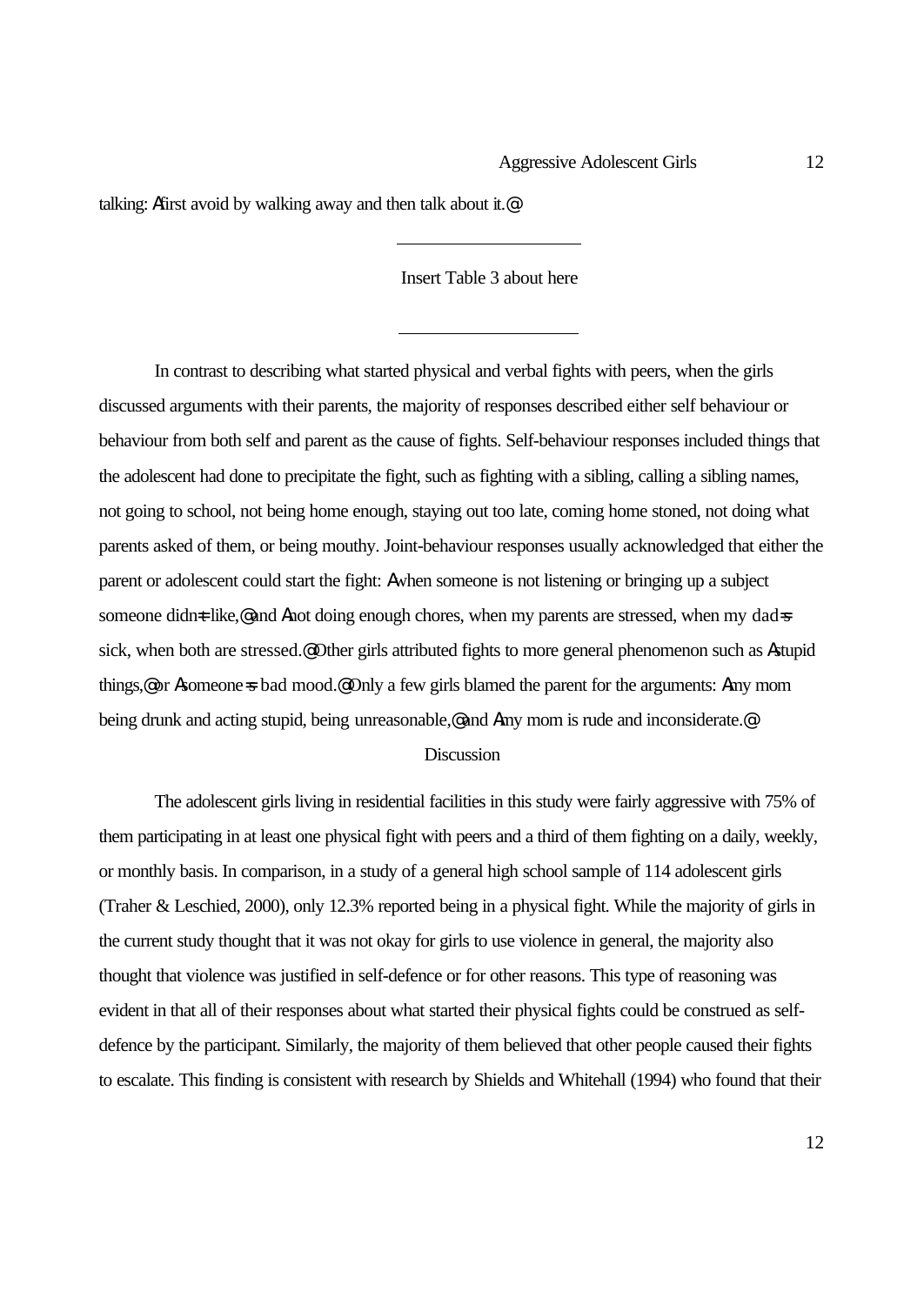sample of male and female young offenders, had scores indicating significantly less self-responsibility for violent acts compared to nonoffending high school students. It is interesting that the girls in the current study described their fights in ways that indicated that likely both parties in fights are convinced that neither one started nor escalated the fights.

When the content of the reasons given by these girls for fighting is considered, there appears to be a drive to preserving self-integrity and status with their peers (for example, being Agoaded@ by others). With these girls having an average of eight different schools in ten years of schooling, they likely would have been more vulnerable and less confident in their status with peers because of frequently finding themselves as the Aoutsider. These findings are similar to Artz=s (1998) study of six aggressive girls. Her participants also stated that they were against violence because it was Astupid.@ However, they felt compelled to fight when another girl had stepped out of line or broken the unwritten rules of conduct, and thus, needed to be Ataught a lesson@ with a physical beating. These reasons for fighting differed slightly from the current study, likely because the current sample was representative of at-risk girls who were not as violent as the Artz sample. However, both groups viewed the other person as the cause of fights.

With verbal fights, although some girls credited other people for the fights, the largest number of girls stated that the fights were about disagreements which implied joint responsibility for starting the fight. In contrast to physical fights, though, one-third of the sample gave friendship reasons for their fights. Combining this finding with the majority of them reporting using verbal fighting on a daily, weekly, or monthly basis with peers, provides some support for studies from Finland (Bjorkqvist et al., 1992; Pakaslahti & Keltikangas-Jarvinen, 1998) and Australia (Owens & MacMullin, 1995) where adolescent girls used verbal and relational aggression more often than physical aggression. In contrast to physical fights, less than half of the girls credited others for the escalation of the fight. Many girls described either joint or self-responsibility for the escalation.

When fights with parents were considered, the majority of the participants acknowledged either self-behaviour or joint behaviour causing arguments. Thus, there is an interesting continuum of reasons

13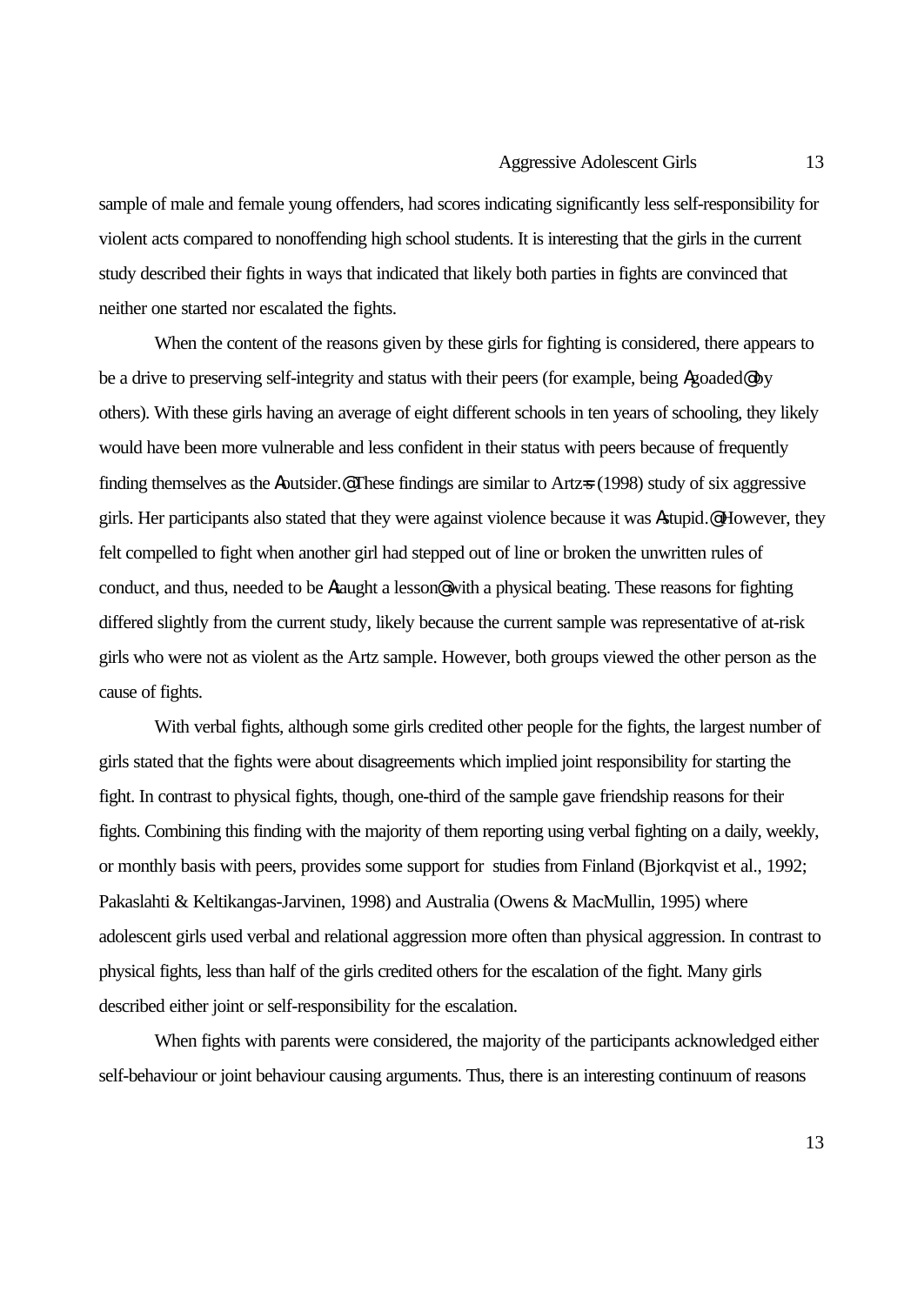given for fighting: all of the girls viewing physical fights with peers as being caused by others, almost half of the girls implying verbal fights with peers were caused jointly, and more than half of the girls stating arguments with parents were caused by self or jointly. It may be that arguing with parents is more acceptable for adolescents, and hence, they are more willing to reveal some part in the argument. It also may be that because these girls were not living at home that they Aromantisized@ arguments with parents, while fights with peers were currently occurring. The reasons for verbal fights with parents and peers were also quite similar in that the most common reasons for both were disagreements. The arguments with parents had the added element of power struggles in the disagreements about chores, hours, school, etc.

In addition to the girls= reasoning about the start and escalation of fights, the results also provided information on what their thoughts were during fights. Their thoughts were quite similar for both physical and verbal fights with about a third of them focussed on negative thoughts of wanting to hurt the other person. This type of thinking is indicative of these girls accepting a Apower-over@ model of interacting with others. Miller (1991) believes that a Apower-over@ model of interaction is more typical of men and that women more often use a Apower-with@ model which allows for greater mutuality and equality within interactions. It could be helpful to provide these girls with information and skills of how to interact from a Apower-with@ position.

Only a quarter of the girls had thoughts about stopping the fight. However, more girls reported negative feelings with verbal fights than with physical fights, both for the whole sample and for the group who had experience with both physical and verbal fights. It may be that because the girls did not think that they caused their physical fights that there was less reason to have negative feelings about them.

Finally, when these girls were tempted to fight with peers but did not fight, many were stopped by outside intervention (e.g., staff stepping in) or knowledge of external consequences. Only a third of them reported using more proactive reasoning such as walking away from the situation or telling themselves that fighting would not solve anything. Although it is helpful to know that some fights are stopped by staff, bystanders, or teachers, it is likely that proactive thoughts will be more helpful in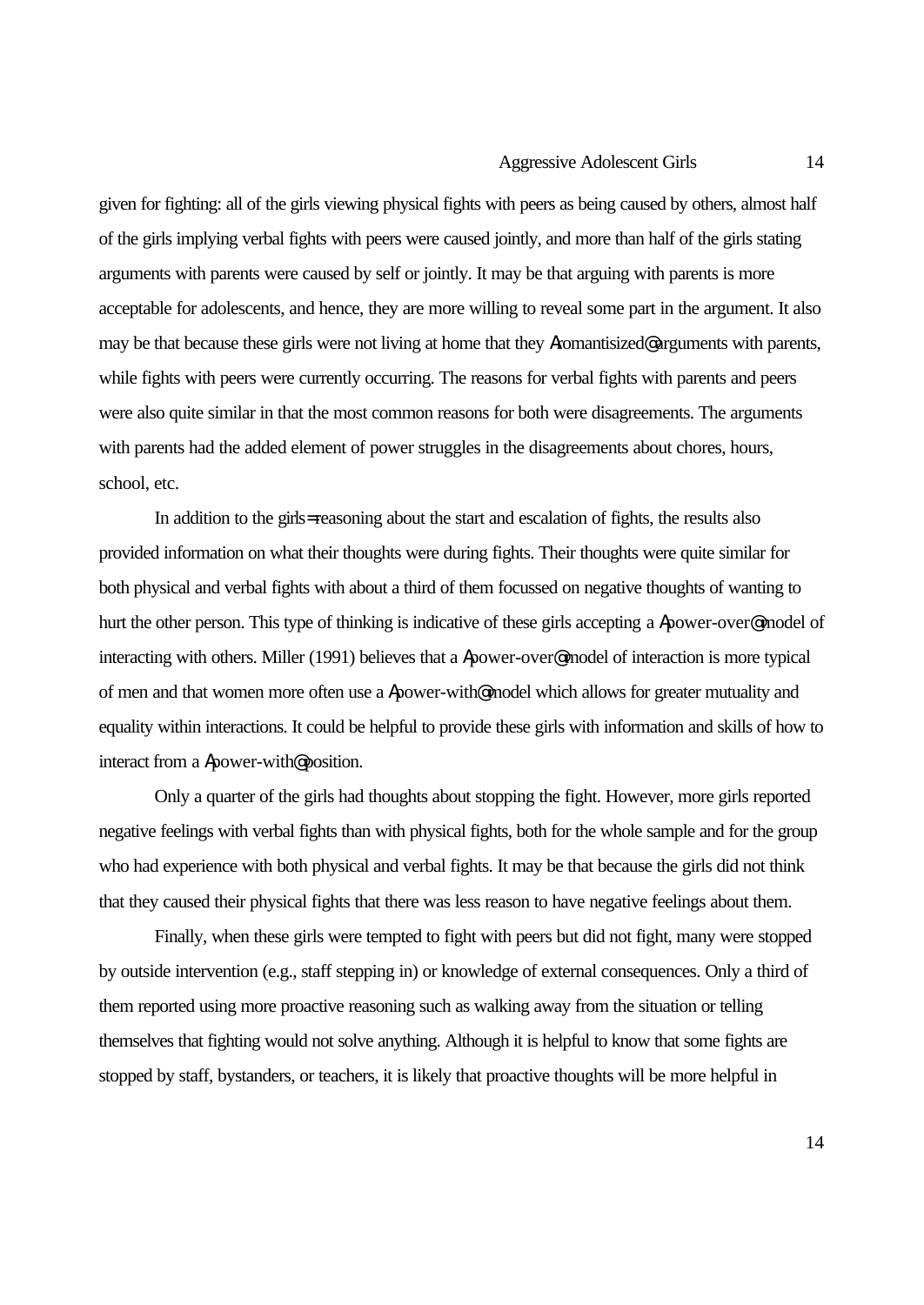violence prevention work with adolescents because it is important that they obtain the necessary skills to do their own violence prevention work.

#### *Implications*

These findings on the thought processes of at-risk adolescent girls about verbal and physical aggression must be viewed in the context of a sample that had histories of much family disruption including abuse. Hawkins (1998) believes that violent behaviour is the result of a multitude of interactional factors. Although the current study provides no information on causation of aggression, Hawkins draws to our attention the necessity of considering prevention interventions that are multicomponent to address the many contributing factors of aggressive behaviour. For example, while this study focused on the cognitions of these girls, intervening at the level of cognitions without addressing any underlying trauma in the girls= lives is likely to be shortsighted and ineffective.

Although we do not know much about aggression in adolescent girls, we know even less about effective aggression prevention interventions that are tailored to the needs and experiences of girls. Because Artz=s (1998) sample also had abuse histories, she recommends that any aggression prevention program for adolescent girls include an abuse recovery component. Healing underlying trauma has the potential for reducing some of the anger and hurt that may be fuelling the aggressive behaviour. This kind of treatment could also address issues of self-integrity and vulnerability that are often associated with adolescents who experience ongoing disruption in their lives from many changes in family situations and many different schools.

At the same time, it seems important for the adolescent girls in the current study to be provided with other behavioural and cognitive strategies for dealing with conflict with their peers. Knowing what situations cause their fights is a good entry point for role playing common situations to provide them with behavioural practice of more prosocial options. Knowing what escalates their fights provides opportunities to substitute their current unhelpful reactive self-talk with more helpful proactive self-talk. For example, instead of saying to themselves,  $\Lambda I = m$  going to smash that bitch,  $\Phi$  they can practice substituting, ACalm down, this isn t worth fighting about.<sup>@</sup> In addition, only a quarter of the girls indicated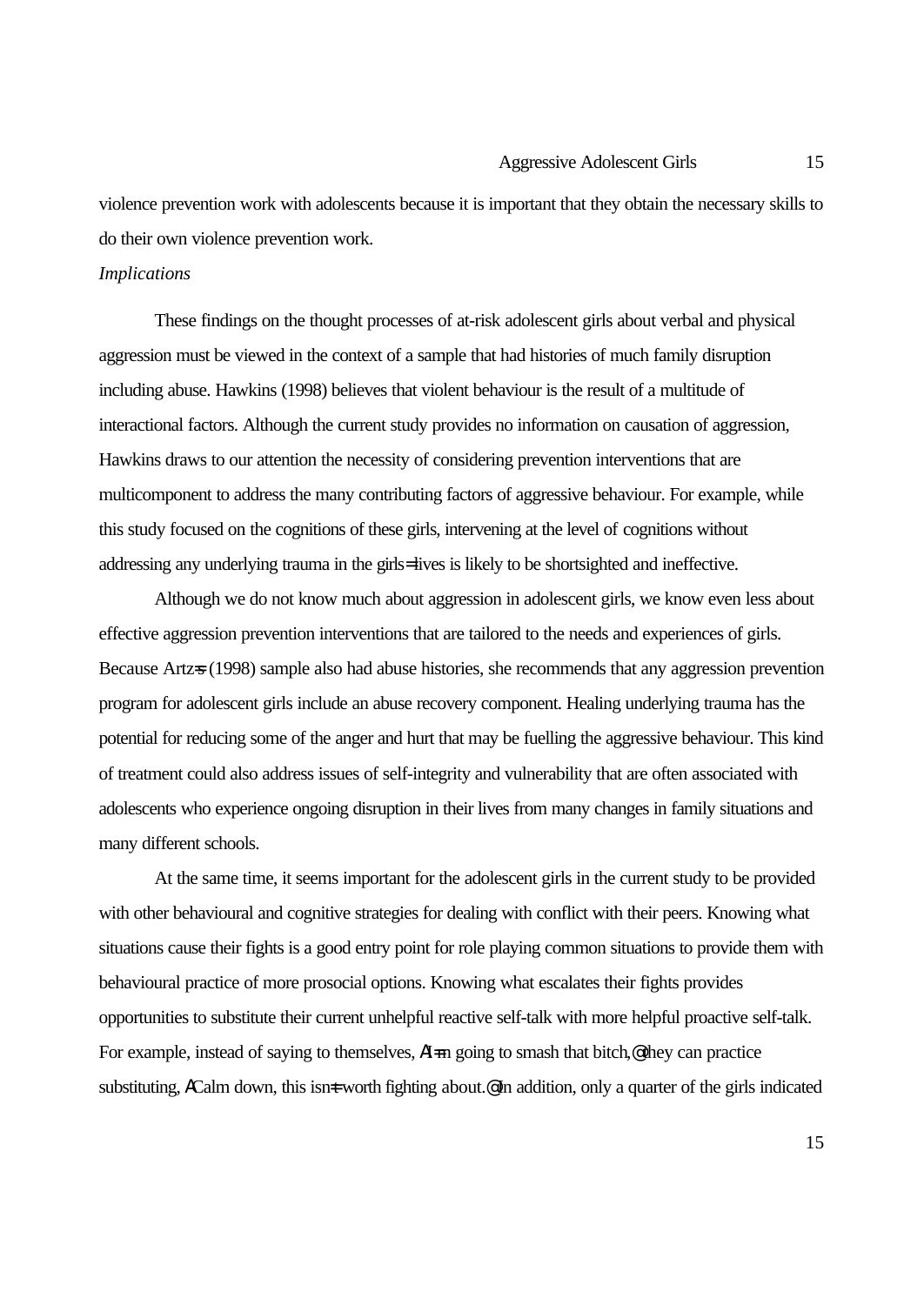being aware the consequences of their actions before or during their fights. Helping them to anticipate consequences of different actions seems to be another appropriate component of preventative treatment. Hollin (1990) recommends teaching adolescents how to identify problems, generate alternatives, understand the social context of the problem, and then choose an appropriate response that is contextually relevant. Of course, many of the poor conflict-resolution skills used by these girls were learned in their families. Thus, it is important to provide parent-child conflict resolution groups for these girls, so that the entire family system is receiving more helpful skills for negotiating and managing conflict (Leschied & Cunningham, in press).

 It would be most helpful if these treatment programs were gender-specific because some of the situations which prompt girls to fight are different from boys (e.g., inaccurate gossip, sexual slurs) and are likely exacerbated by a culture that imposes gendered expectations about their sexuality, in particular. As Artz (1998) speculates, girls are not fighting over boys as much as they are fighting each other because of the significance given to girls', but not boys', sexuality. Therefore, these girls could benefit from group work in relationship building with other girls, because Pepler and Craig (1999) hypothesize that girls= aggression occurs within relationships as a result of the investment they put into their close friendships. As well, providing them with a feminist analysis of the socialization of girls in this culture would also be helpful to increase their awareness of detrimental messages they receive (e.g., self-worth from having a boyfriend, a thin body, being sexy) (Basow & Rubin, 1999). In a similar vein, Reitsma-Street and Artz (2000) recommend differential intervention for girls because they believe that crimes committed by girls are not only a function of their established interactions, but are also part of their struggles to find a place within a culture that has unequal privileges and distribution of resources for girls compared to boys. Therefore, they recommend differential intervention with an equal emphasis on three components: (a) social, emotional, and cognitive capacities of youth; (b) resources and messages of the youths= environments (e.g., familial, societal, etc.); and ( c) struggles and interactions of youth within the supports and constraints of these environments.

*Significance for Policy and Legislative Revision.* While the debate will no doubt continue

16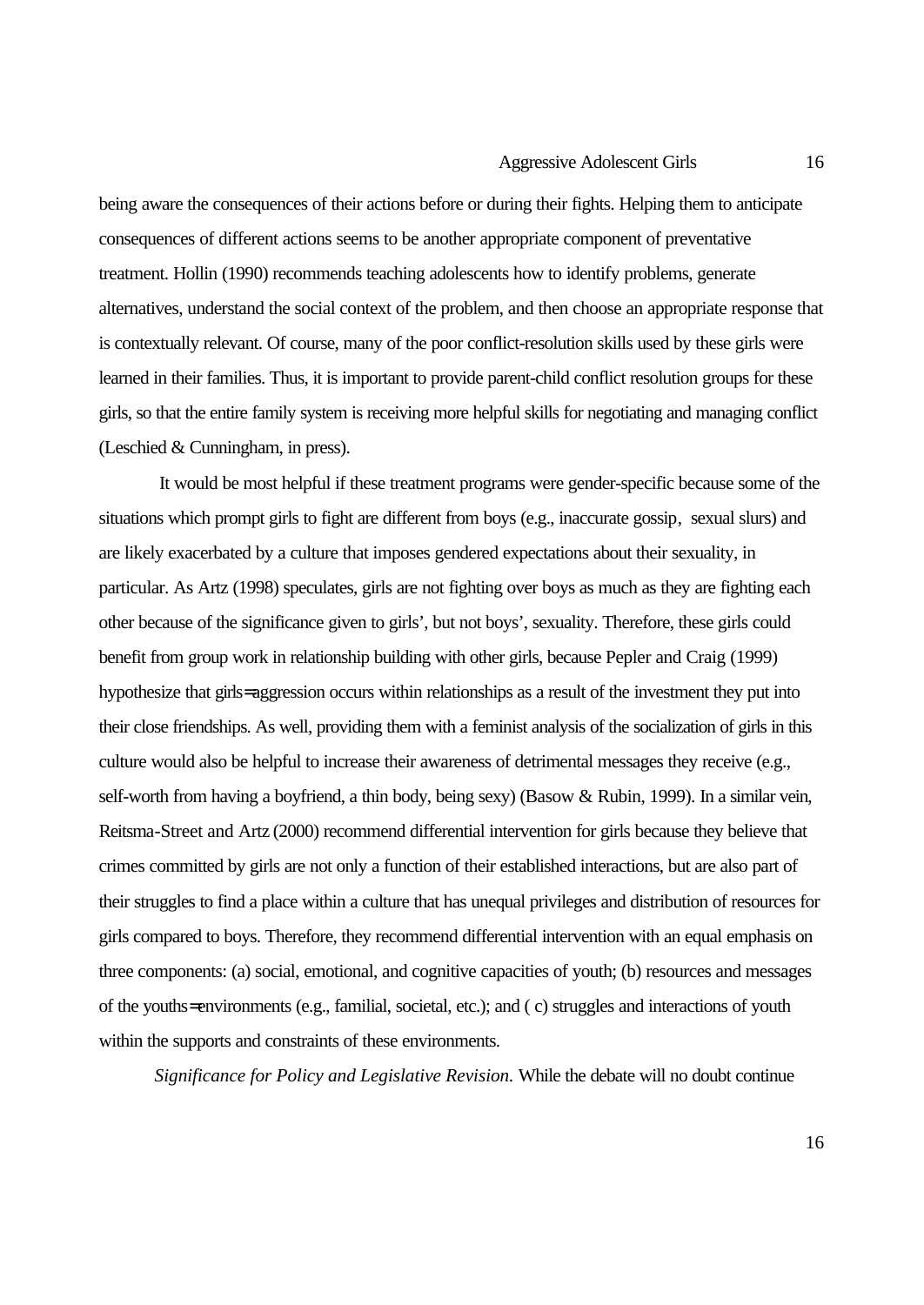regarding the reasons behind the increase in aggression by adolescent girls, undoubtedly, childrens services and juvenile justice systems will be called upon to provide service to an ever-increasing number of girls with violence and victimisation in their histories. This study has touched on some of the common themes reported in a group of girls who were involved in the children=s service delivery system. What is apparent is that their needs are complex and multi-dimensional, often reflecting the cognitions and behaviour consistent with youths whose experiences with violence have been considerable. In the present group, this experience frequently included, exposure to violence in their families of origin as well as being directly involved with violence both as a victim and a perpetrator. Perhaps more than most youth in the justice system, policy and practices will have to encourage greater cooperation among the child welfare, children=s mental health, and justice systems in order to effectively address the diverse needs of this group.

Issues in understanding the assessment and treatment needs of aggressive adolescent girls could very well become the next major challenge to service providers in Canada=s justice system. Diverse methods of inquiry are needed in this area to better inform policy makers and legislators if we are to increase our responsiveness and sensitivity to these young women. As in other countries, Canada is facing a challenge of increasing numbers of young women in its youth justice system. Although data from the current study is important in its own right, the authors would also like it to be a call to action to other researchers and practitioners to increase our knowledge in order to provide greater sensitivity and effectiveness in treatment and service delivery to young women. A national forum is needed to bring our collective knowledge together to provide a coordinated policy for aggressive adolescent female offenders. The current revisions to the YOA make it timely to address the needs of adolescent girls in the youth justice system in Canada.

#### References

Artz, S. (1998). Where have all the school girls gone? Violent girls in the school yeard. *Child and Youth Care Forum, 27*, 77-107.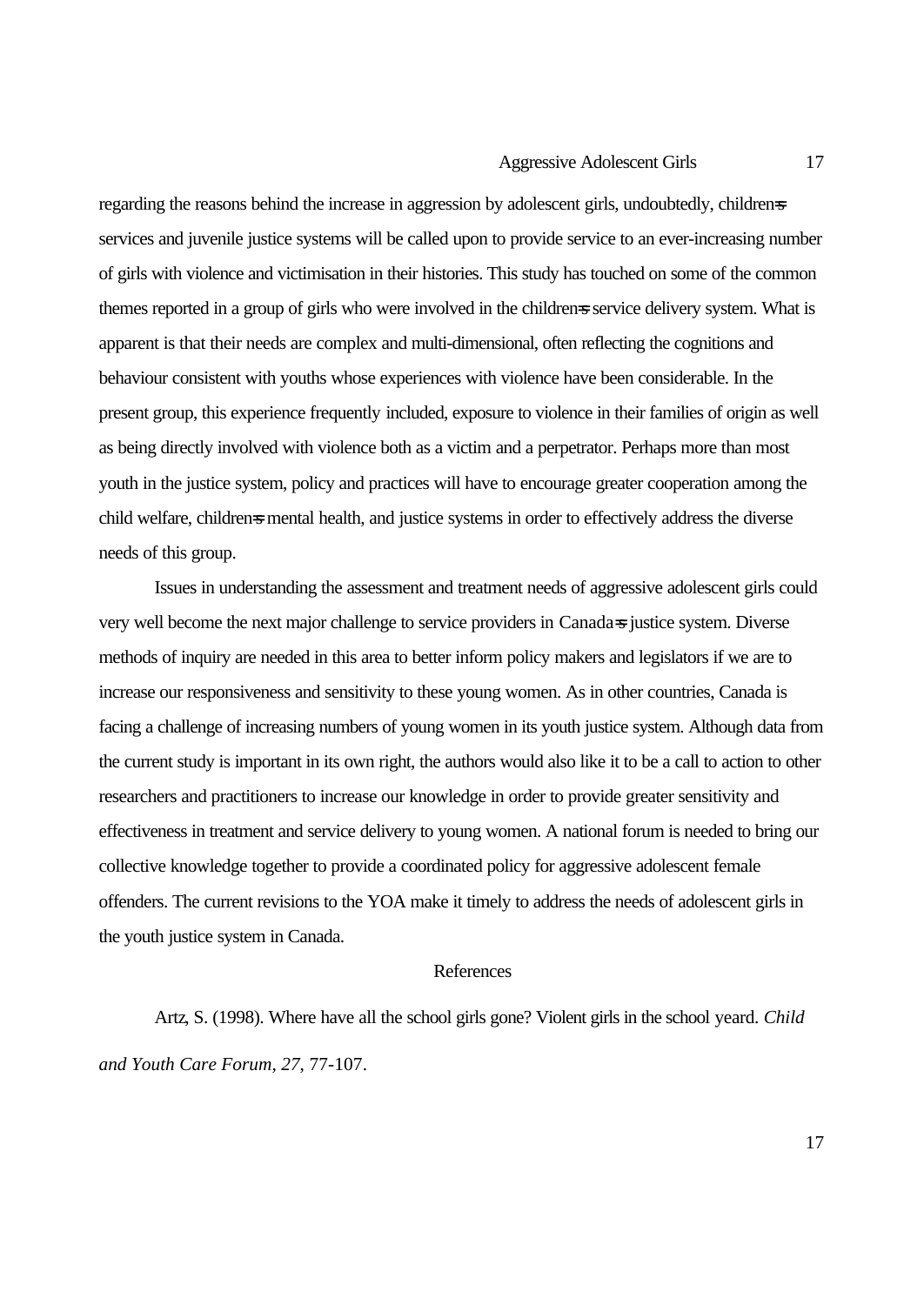Basow, S. A., & Rubin, L. R. (1999). Gender influences on adolescent development. In N. G. Johnson, M. C. Roberts, & J. Worell (Eds.), *Beyond appearance: A new look at adolescent girls* (pp. 25-52).

Bjorkqvist, K., Lagerspetz, K. M. J., & Kaukiainen, A. (1992). Do girls manipulate and boys fight? Developmental trends in regard to direct and indirect aggression. *Aggression Behavior, 18*, 117- 127.

Bjorkqvist, K., & Osterman, K. (1992). Parental influence on children's self-estimated aggressiveness. *Aggressive Behavior, 18*, 411-423.

Brown, L. M. & Gilligan, C. (1992). *Meeting at the crossroads*. New York: Ballantine.

Chase, K. A., Treboux, D., O=Leary, D. K., & Strassberg, Z. (1998). Specificity of dating aggression and its justification among high risk adolescents. *Journal of Abnormal Child Psychology, 26*, 467-473.

Chesney-Lind, M., & Brown, M. (1999). Girls and violence. In D. J. Flannery & C. H. Huff (Eds.), *Youth violence: Prevention, intervention and social policy*. Washington, DC: American Psychiatric Press.

Chesney-Lind, M., & Shelden, R. (1992). *Girls, delinquency and juvenile justice*. Pacific Grove, CA: Brooks/Cole.

Debold, E., Wilson, M., & Malave, I. (1993). *Mother daughter revolution: From betrayal to power*. New York: Addison-Wesley.

Dell, C. A., & Boe, R. (1997). *Female young offenders in Canada: Recent trends*. Ottawa,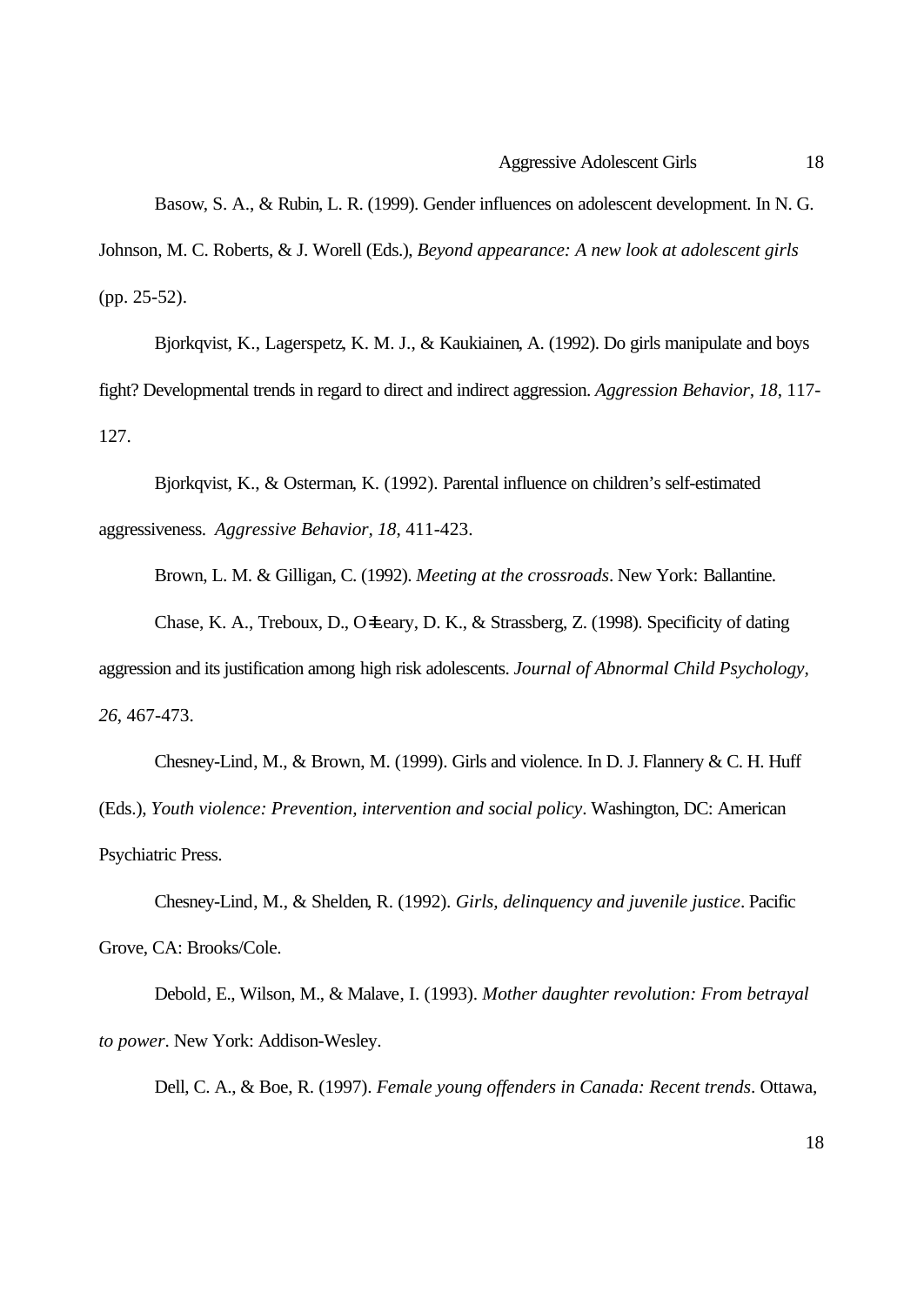ON: Correctional Services Canada.

Department of Justice (2000). *A strategy for the renewal of youth justice: Concerns about the current youth justice system*. Queen=s Printer, Ottawa: ON.

Gabor, T. (1999). Trends in youth crime: Some evidence pointing to increases in the severity and volume of violence on the part of young people. *Canadian Journal of Criminology, 41*, 385-392.

Hawkins, J. D. (1998). A review of predictors of youth violence. In R. Loeber & D. Farrington

(Eds.), *Serious and violent juvenile offenders: Risk factors and successful interventions*. Thousand

Oaks, CA: Sage Publications.

Heaven, P. C. L. (1994). Family of origin, personality, and self-reported delinquency. *Journal of Adolescence, 17*, 445-459.

Henning-Stout, M. (1998). Assessing the behavior of girls: What we see and what we miss.

*Journal of School Psychology, 36*, 433-453.

Hollin, C. R. (1990). *Cognitive-behavioral intervention with young offenders*. Oxford, UK: Pergamon Press.

Horowitz, R., & Pottieger, A. E (1991). Gender bias in juvenile justice handling of seriously crime-involved youths.*Journal of Clinical Psychology, 53*, 355-360.

Jasper, A., Smith, C., & Bailey, S. (1998). One hundred girls in care referred to an adolescent forensic mental health service. *Journal of Adolescence, 21*, 555-568.

Langhinrichsen-Rohling, J., & Neidig, P. (1995). Violent backgrounds of economically disadvantaged youth: Risk factors for perpetrating violence? *Journal of Family Violence, 10*, 379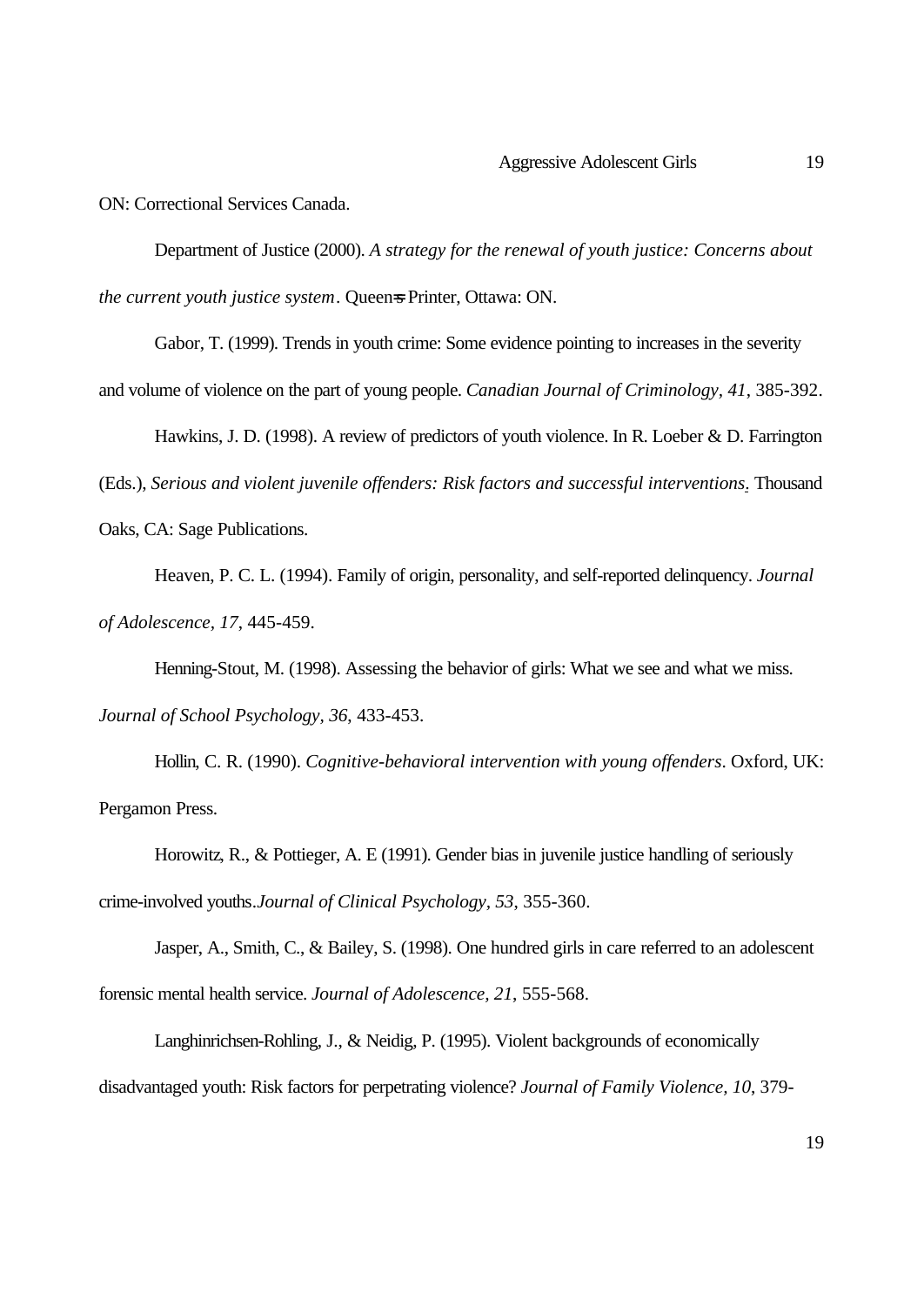397.

Leschied, A. W., Cummings, A. L., Van Brunschot, M., Cunningham, A., & Saunders, A. (in press). A review of the literature on aggression with adolescent girls: Implications for policy prevention and treatment. *Canadian Psychology*.

Leschied, A. W., Cummings, A. L., Van Brunschot, M., Cunningham, A., & Saunders, A. (2000). *Female adolescent aggression: A review of the literature and the correlates of aggression*. Ottawa, ON: Solicitor General of Canada.

Leschied, A. W., & Cunningham, A. (In press). Intensive community-based services can influence re-offending rates of high risk youth: Preliminary results of the Multisystemic Therapy Clinical Trials in Ontario. *Canadian Journal of Criminology.*

Miller, J. B. (1991). Women and power. In J. V. Jordan, A. G. Kaplan, J. B. Miller, I. P.

Stiver, & J. L. Surrey (Eds.), *Women=s growth in connection* (pp.197-205). New York: Guilford. National Crime Prevention Center (1999).*Preventing crime by investing in families: An*

*integrated approach to promote positive outcomes in children*. Ottawa, ON: Department of Justice.

Office of Delinquency and Juvenile Justice Prevention. (1998). *What about girls?* Washington,

DC: United States Department of Justice.

Office of Delinquency and Juvenile Justice Prevention. (1998). *Why are girls needs different?* Washington, DC: United States Department of Justice.

Office of Delinquency and Juvenile Justice Prevention. (1999). *National efforts to address the needs of the adolescent female offender.* Washington, DC: United States Department of Justice.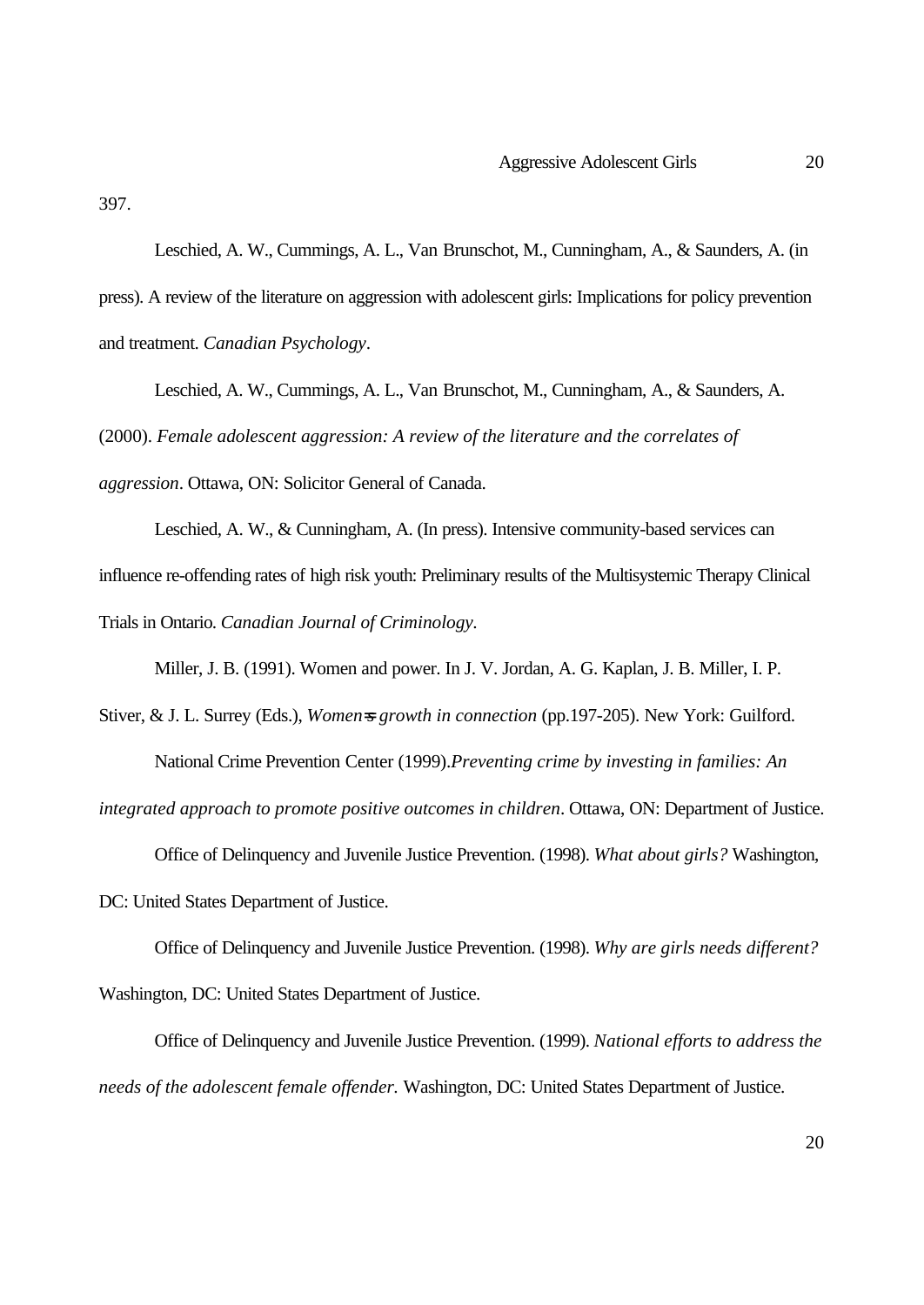Owens, L. D., & MacMullin, E. E. (1995). Gender differences in aggression in children and adolescents in South Australian schools. *International Journal of Adolescence and Youth, 6,* 21-35.

Pakaslahti, L., & Keitikangas-Jarvinen, L. (1997). The relationships between moral approval of aggression, aggressive problem-solving strategies, and aggressive behavior in 14-year old adolescents. *Journal of Social Behavior and Personality, 12*, 905-924.

Pakaslahti, L., Spoof, I., Asplun-Peltola, R., & Keitikangas-Jarvinen, L. (1998). Parents= social problem solving strategies in families with aggressive and nonaggressive girls. *Aggressive Behavior, 24*, 37-51.

Pepler, D. J., & Craig, W. (1999). *Aggressive girls: Development of disorder and*

*outcomes* (Report No. 57). York University: The LaMarsh Research Centre.

Reitsma-Street, M. (1999). Justice for Canadian girls: A 1990's update. *Canadian Journal of Criminology, 41,* 335-363.

Reitsma-Street, M., & Artz, S. (2000). Girls and crime. In J. A. Winterdyk (Ed.), Issues and perspectives on young offenders in Canada (2nd ed.) (pp. 61-87).

Saner, H. & Ellickson, P. (1996). Concurrent risk factors for aodlescent violence. *Journal of Adolescent health, 19*, 94-103.

Shields, I. W., & Whitehall, G. C. (1994). Neutralization and delinquency among teenagers. *Criminal Justice and Behavior, 21*, 223-235.

Statistics Canada (1999). *The daily, youth justice statistics*. Ottawa, ON: The author. Straus, M. A. (1979). Measuring intrafamilial conflict and violence: The Conflict Tactics (CT)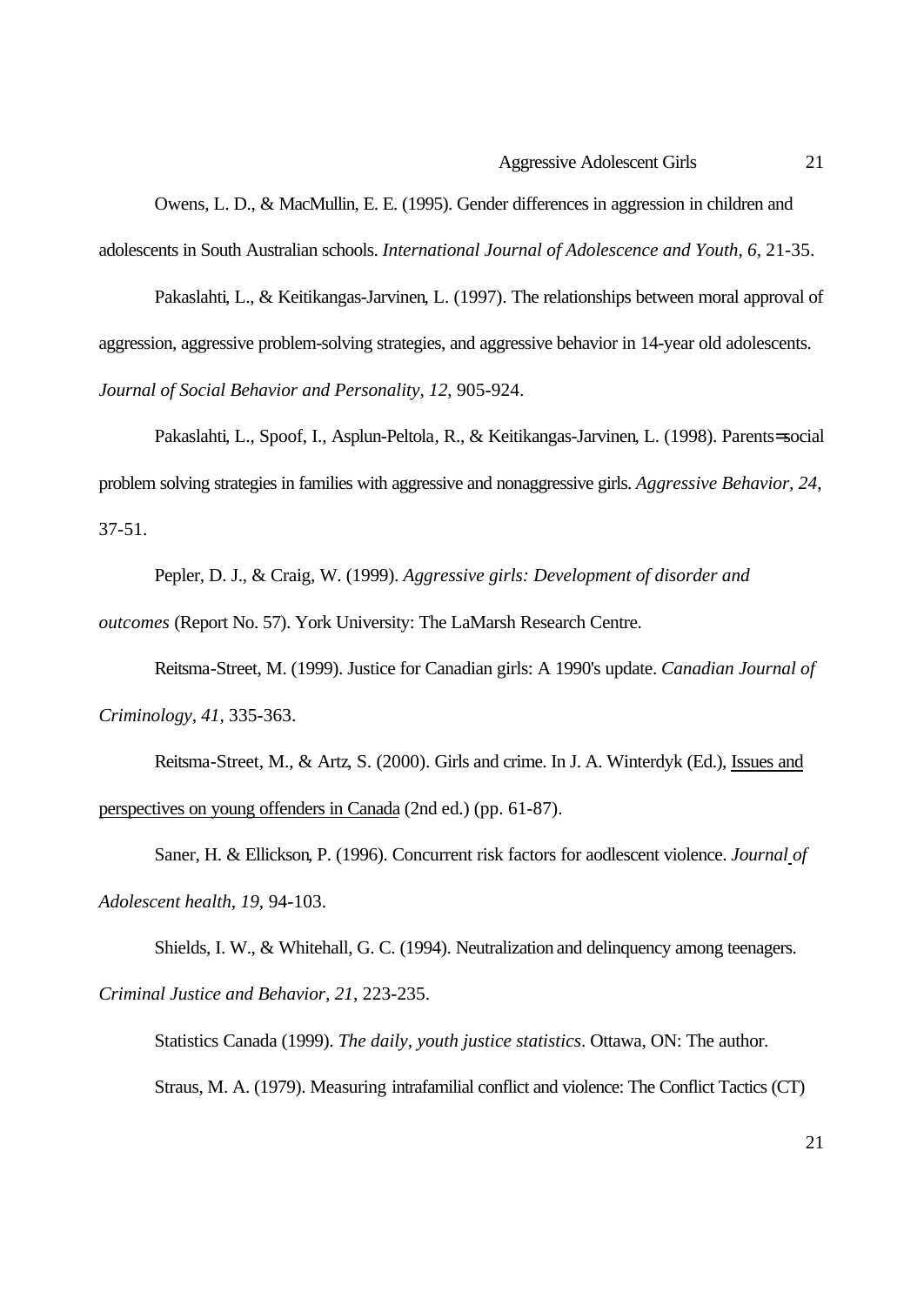Scale. *Journal of Marriage and the Family, 2,* 75-88.

Traher, C., & Leschied, A. W. (2000, July). *Fear of victimization and violence among adolescent girls*. Paper presented at the Annual Convention of the Canadian Psychological Association, Ottawa, Ontario, Canada.

Viemero, V. (1996). Factors in childhhod that predict later criminal behavior. *Aggressive Behavior, 22*, 87-97.

Watts, D. W., & Ellis, A. M. (1993). Sexual abuse and drinking and drug use: Implications for prevention. *Journal of Drug Education, 23*, 183-200.

Way, N. (1995). "Can't you see the courage, the strength that I have?" Listening to urban adolescent girls speak about their relationships. *Psychology of Women Quarterly, 19*, 107-128.

Wekerle, C., & Wolfe, D. A. (1998). The role of child maltreatment and attachment style in adolescent relationship violence. *Development and Psychopathology, 10,* 571-586.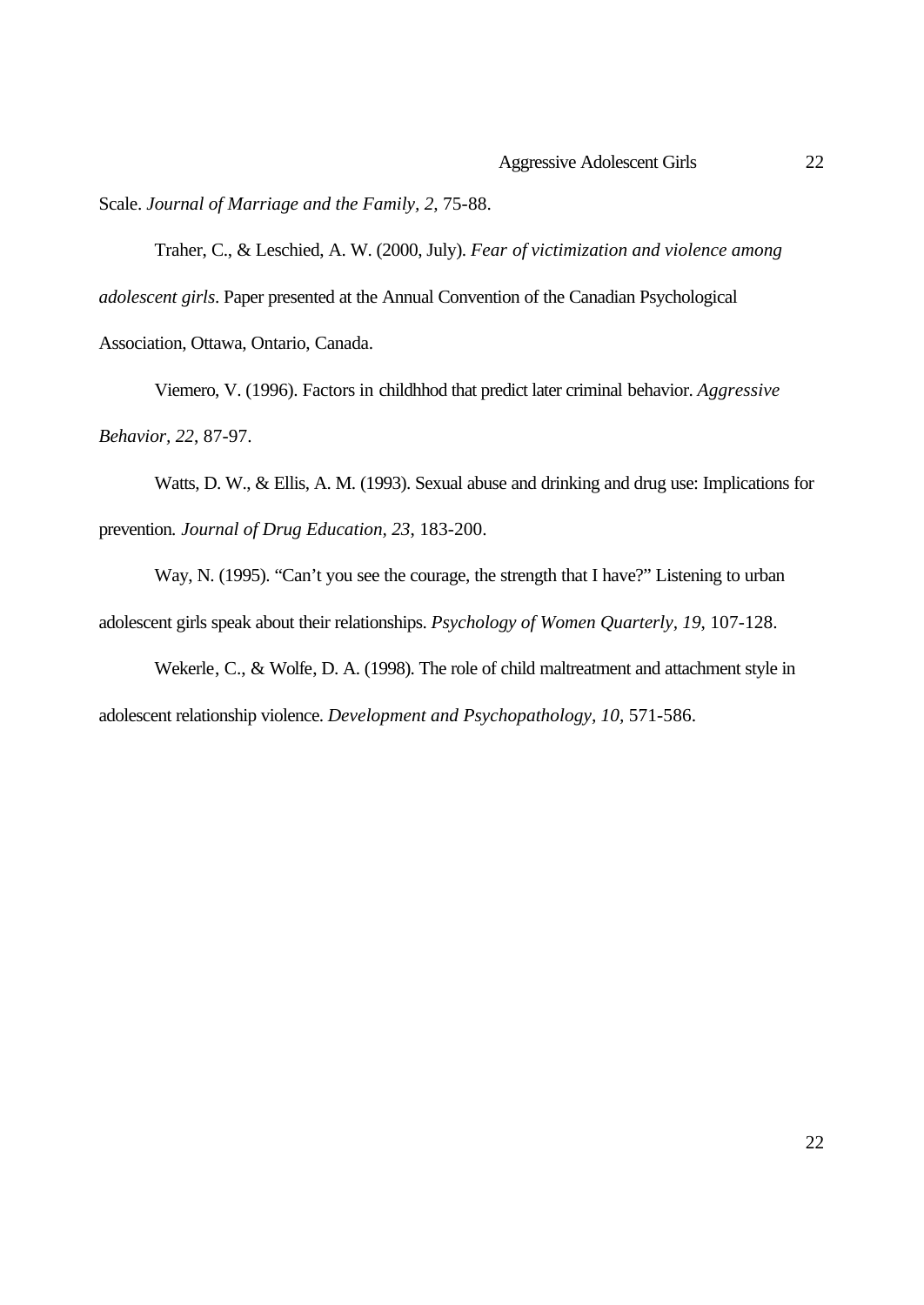### Table 1

 $\overline{a}$ 

## Frequency of Categories for Questions about Violence and Physical Fights

| How would you describe violence? ( $p = 69$ )                | Physical contact only<br>Combination of physical, other                                                 | 31<br>38                         |
|--------------------------------------------------------------|---------------------------------------------------------------------------------------------------------|----------------------------------|
| Is it OK for girls to use violence? ( $\underline{n} = 69$ ) | No<br>Yes                                                                                               | 42<br>27                         |
| When is it OK to use violence? ( $\underline{n} = 69$ )      | Never<br>In self-defense<br>Other than self-defense                                                     | 25<br>25<br>19                   |
| Frequency of physical fights ( $p = 53$ )                    | Daily<br>Weekly<br>Monthly<br>Yearly or less                                                            | $\mathbf{1}$<br>11<br>11<br>26   |
| Location of physical fights ( $p = 46$ )                     | School<br>Home<br>Elsewhere or combination                                                              | 16<br>6<br>24                    |
| What started your worst fight? ( $p = 53$ )                  | Started by another person<br>Teasing, name calling<br>Over a boyfriend                                  | 26<br>18<br>$\overline{4}$       |
| Feelings during physical fight ( $n = 49$ )                  | Negative (e.g., angry, bad)<br>Confused, mixed<br>Positive feelings<br>Did not care                     | 30<br>9<br>7<br>3                |
| Thoughts during physical fight $(p = 50)$                    | Wanting to hurt other person<br>Questioning stopping, ending<br>Defending self<br>No memory of thoughts | 17<br>10<br>$\overline{4}$<br>19 |
| What caused fight to escalate? $(p = 44)$                    | Other person fought back                                                                                | 21                               |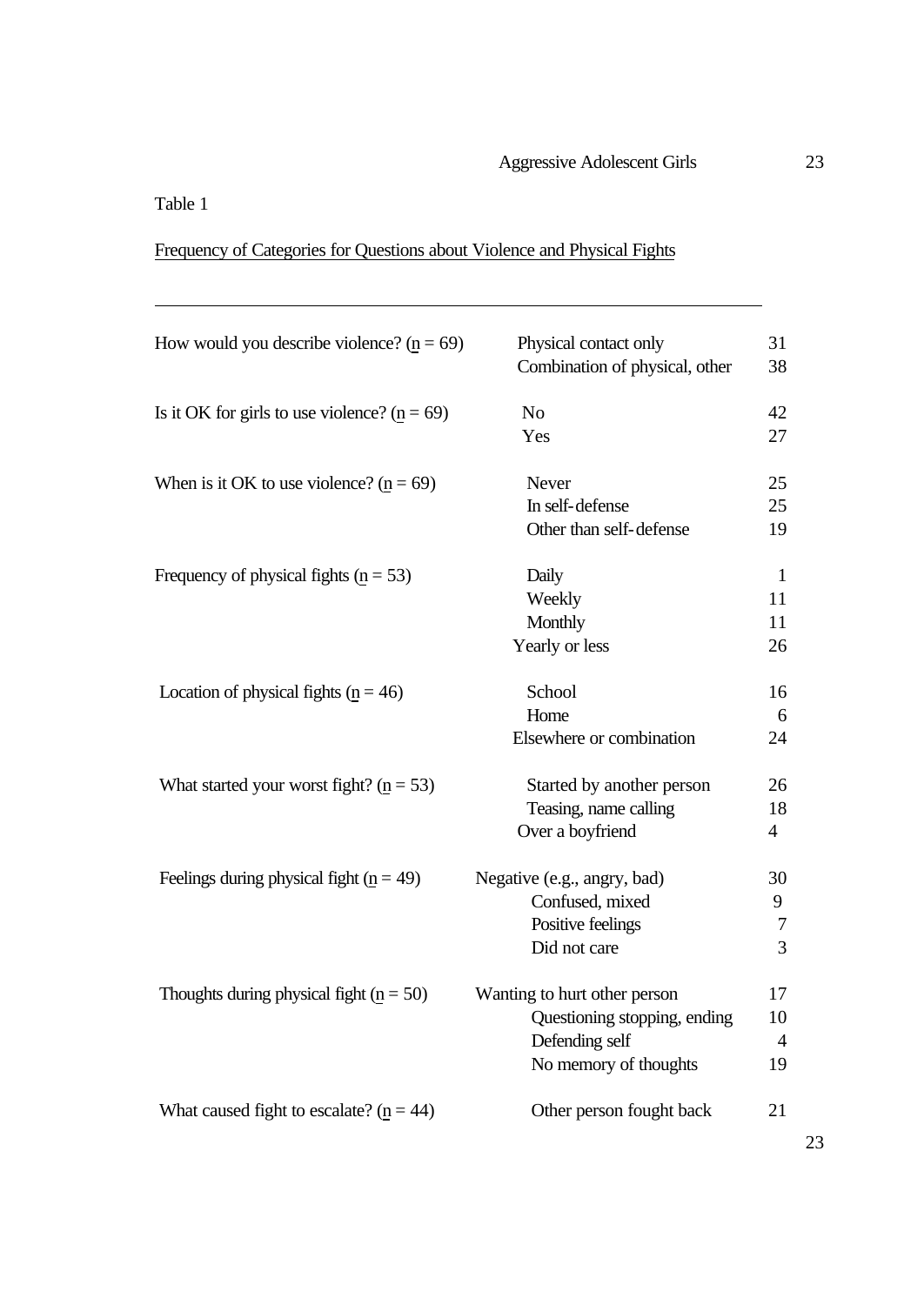| <b>Aggressive Adolescent Girls</b> | 24 |
|------------------------------------|----|
| Self reasons                       | 13 |
| Others joined fight                | 10 |
| No memory or do not know           | 17 |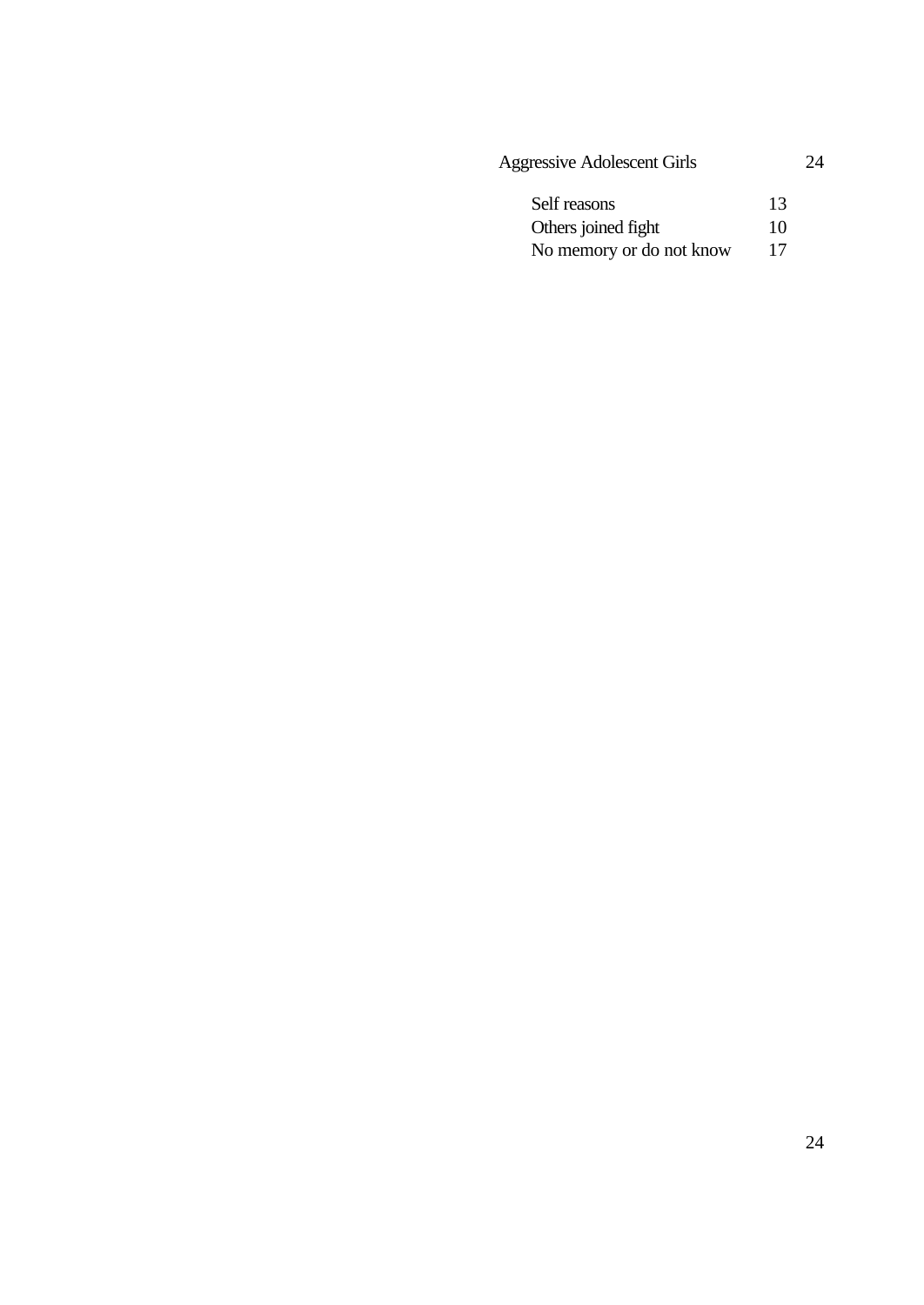### Table 2

 $\overline{a}$ 

## Frequency of Categories for Questions about Verbal Aggression

| Frequency of verbal fights ( $p = 65$ )                   | Daily<br>Weekly<br>Monthly<br>Yearly or less                                                                                            | 18<br>15<br>22<br>10            |
|-----------------------------------------------------------|-----------------------------------------------------------------------------------------------------------------------------------------|---------------------------------|
| Location of verbal fights ( $p = 66$ )                    | School<br>Home<br>Elsewhere or combination                                                                                              | 13<br>17<br>36                  |
| What started worst verbal fight? ( $\underline{n} = 64$ ) | Disagreement<br>Friendship/Relationship Issues<br>Teasing                                                                               | 30<br>19<br>15                  |
| Feelings during verbal fight ( $p = 65$ )                 | Negative feelings<br>Positive feelings<br>Nothing, do not know                                                                          | 54<br>7<br>$\overline{4}$       |
| Thoughts during verbal fight ( $n = 64$ )                 | Negative ideas of other person<br>Helpful ideas re stopping fight<br>No memory or did not care 19<br>Negative thoughts about self       | 21<br>16<br>8                   |
| What caused fight to escalate? ( $\mathbf{n} = 60$ )      | Blamed other person's behavior<br>Fault with both people<br>Self responsibility<br>Do not know/do not care                              | 28<br>19<br>6<br>6              |
| What stopped a fight when tempted? $(p=41)$               | Outside intervention or<br>knowledge of consequences<br>Proactive self responses<br>Dislike of fighting<br>Friendship with other person | 18<br>13<br>8<br>$\overline{2}$ |